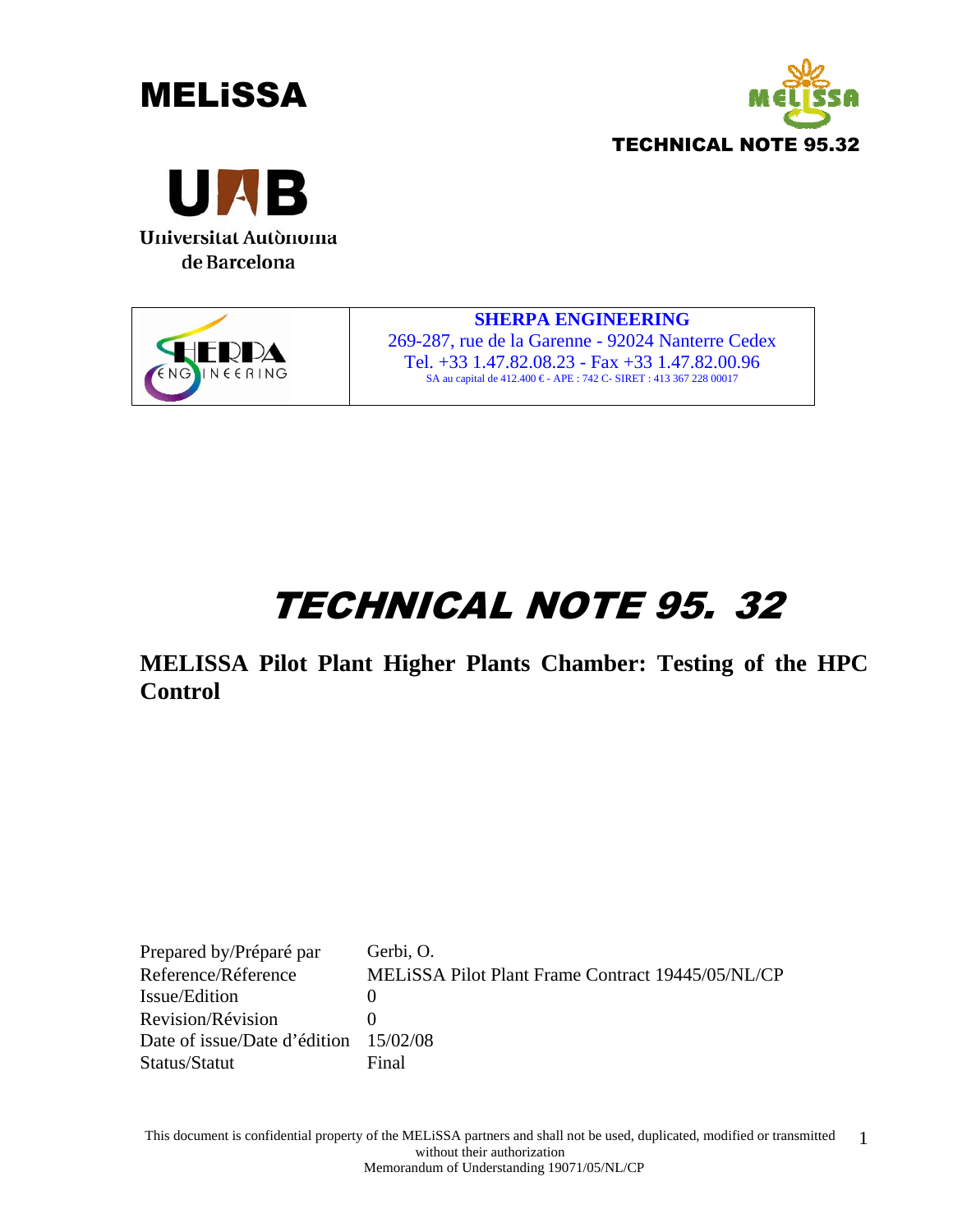**MELISSA** 



### **APPROVAL**

| Title | MELISSA Pilot Plant Higher Plants Chamber:   Issue   0   Revision   0 |  |                  |  |
|-------|-----------------------------------------------------------------------|--|------------------|--|
| Titre | <b>Testing of the HPC Control</b>                                     |  | Edition Révision |  |

| Prepared by<br>Auteur | Gerbi, O.<br>$19.66R\beta$ | Date<br>Date | 15/02/08 |
|-----------------------|----------------------------|--------------|----------|
|                       |                            |              |          |
| Checked by            | Peiro, E. and Fossen, A.   | Date         | 26/08/08 |
| Verifié par           | Emmunter                   | Date         |          |
|                       |                            |              |          |
| Approved by           | Gòdia, F.                  | Date         | 26/08/08 |
| Approuvé par          |                            | Date         |          |

| Approved by customer<br>Approuvé par le client | Lamaze, B. | Date | Date $\sqrt{26/08/08}$ |
|------------------------------------------------|------------|------|------------------------|
|                                                |            |      |                        |

#### **CHANGE LOG**

| Issue/ <i>Edition</i> | Revision/Révision | Status/Statut | Date/Date |  |
|-----------------------|-------------------|---------------|-----------|--|
|                       |                   | Final         | 15/02/08  |  |
|                       |                   |               |           |  |
|                       |                   |               |           |  |

#### **Distribution List**

| Name/Nom        | Company/Société | Quantity/Quantité                  |
|-----------------|-----------------|------------------------------------|
| Brigitte LAMAZE | ESA             | hardcopies + electronic<br>version |
|                 |                 |                                    |

This document is confidential property of the MELiSSA partners and shall not be used, duplicated, modified or transmitted 2 without their authorization<br>Memorandum of Understanding 19071/05/NL/CP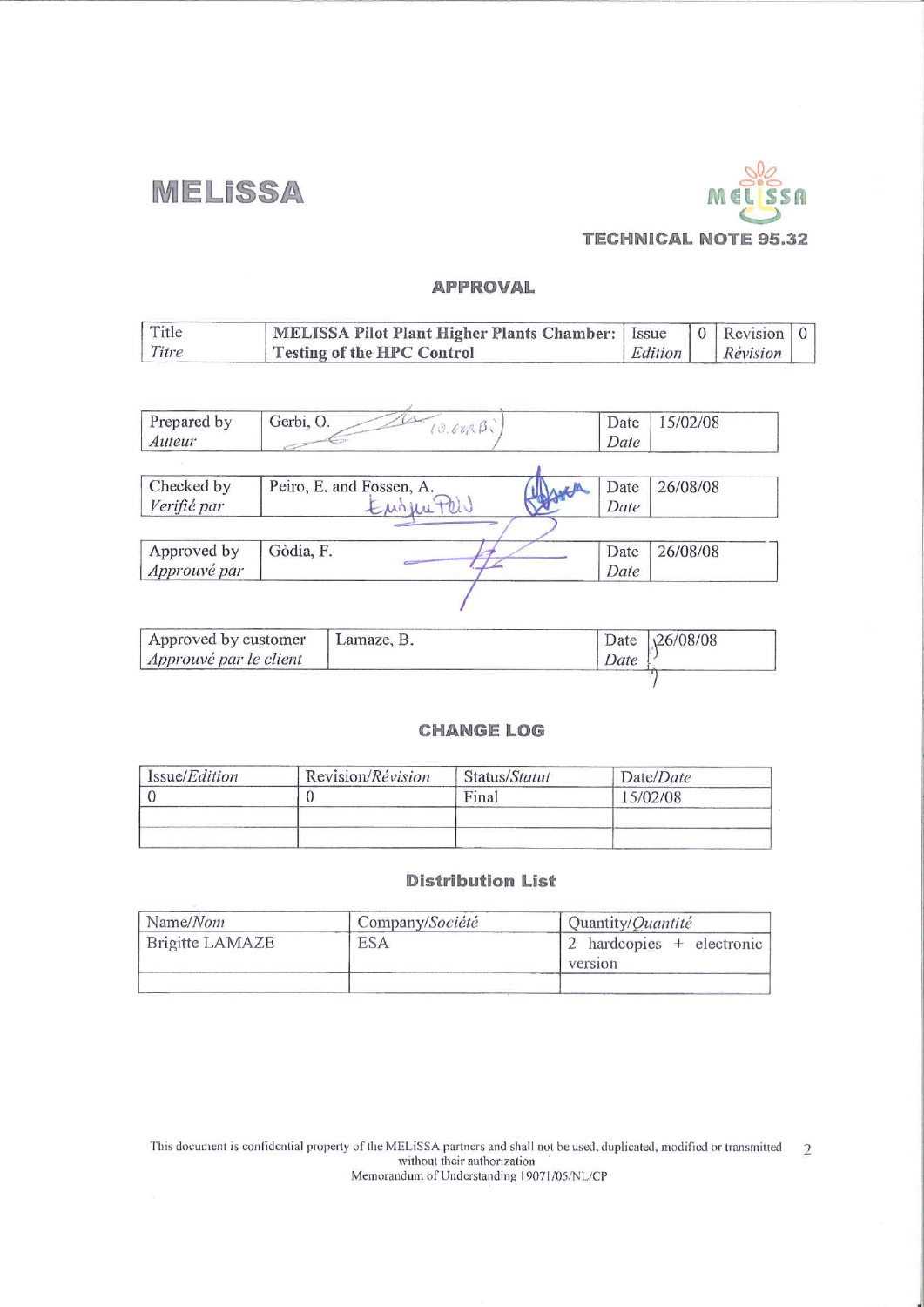



### TABLE OF CONTENT

**SECTION 1: MELISSA Pilot Plant Higher Plants Chamber: Testing of the HPC Control, pages 4-35**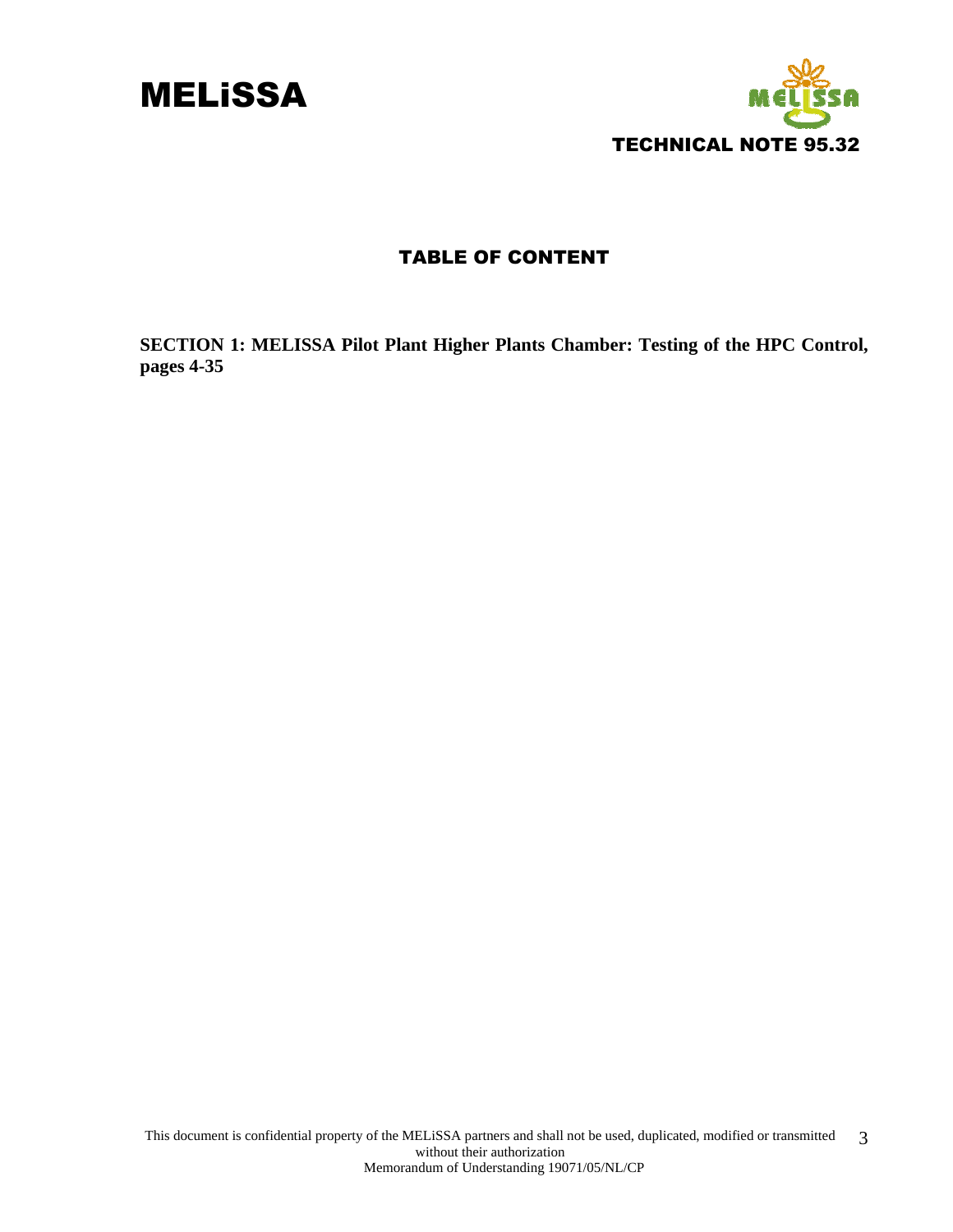





#### **SHERPA ENGINEERING**  269-287, rue de la Garenne - 92024 Nanterre Cedex Tel. +33 1.47.82.08.23 - Fax +33 1.47.82.00.96 SA au capital de 412.400 € - APE : 7112 B- SIRET : 413 367 228 00017

### **SECTION 1**

### **MELISSA Pilot Plant Higher Plants Chamber: Testing of the HPC Control**

Prepared by/Préparé par Olivier Gerbi Reference/Référence ESA/UAB Contract 19445/05/NL/CP Issue/Edition 1 Revision/Révision 0 Date of issue/Date d'édition 15 February 2008 Status/Statut Final

This document is confidential property of the MELiSSA partners and shall not be used, duplicated, modified or transmitted without their authorization Memorandum of Understanding 19071/05/NL/CP 4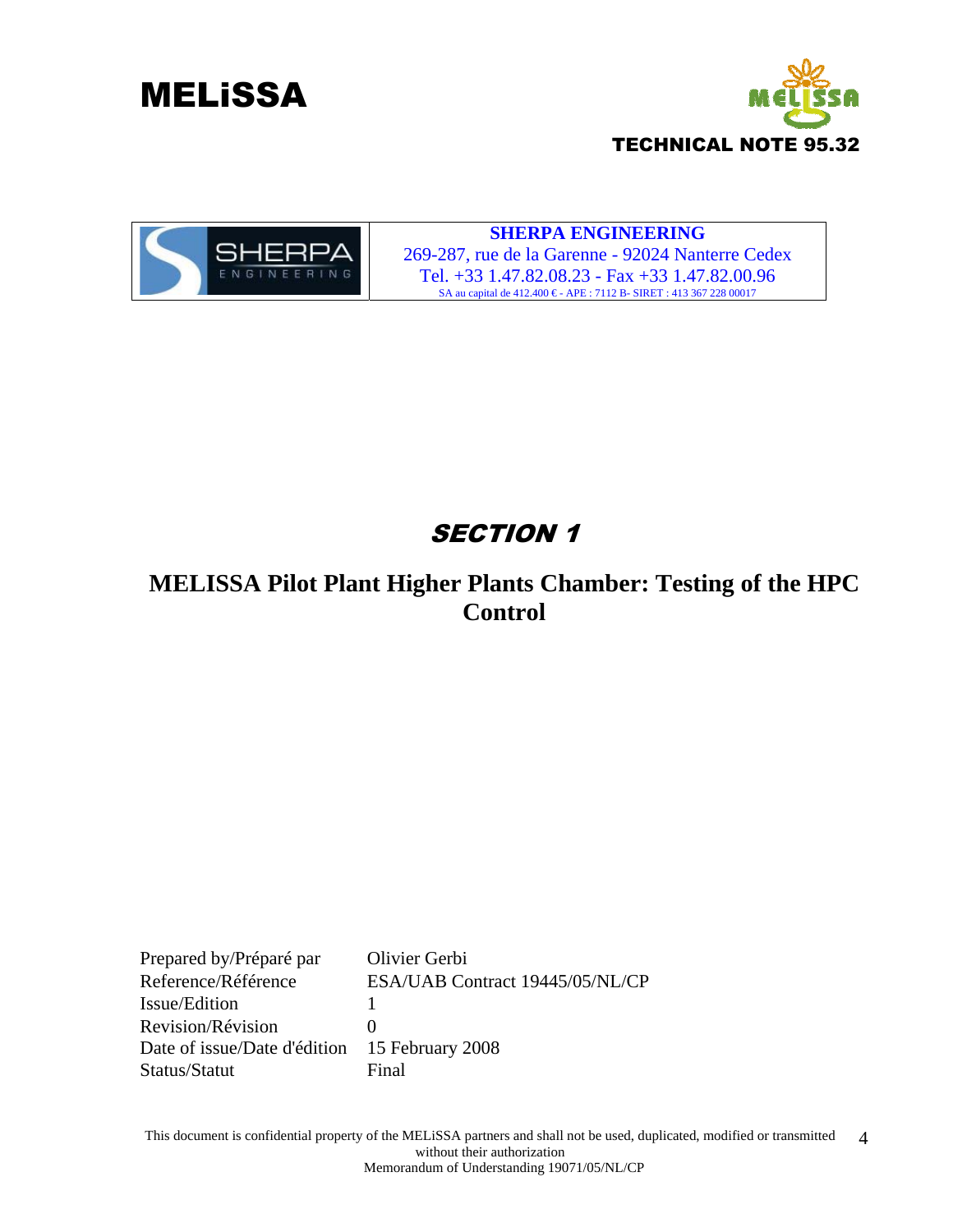



### APPROVAL

| Title | MELISSA Pilot Plant Higher Plants   Issue        |  |  |         | $\vert 1 \vert$ Revision $\vert 0 \vert$ |  |
|-------|--------------------------------------------------|--|--|---------|------------------------------------------|--|
| Titre | <sup>1</sup> Chamber: Testing of the HPC Control |  |  | Edition | <i>Révision</i>                          |  |

| Author | Olivier Gerbi | Date | 15/02/08 |
|--------|---------------|------|----------|
| Auteur |               | Date |          |

| Approved by         | Date |  |
|---------------------|------|--|
| <i>Approuve par</i> | Date |  |

### CHANGE LOG

| Reason for change | Issue/ <i>Edition</i> | $\vert$ Revision/ <i>Révision</i> | Status/Statut | Date/Date       |
|-------------------|-----------------------|-----------------------------------|---------------|-----------------|
| Creation          |                       |                                   | <b>Draft</b>  | <b>May 2008</b> |
|                   |                       |                                   |               |                 |
|                   |                       |                                   |               |                 |

### Distribution List

| Name/Nom                | Company/Société | Quantity/ <i>Quantité</i> |
|-------------------------|-----------------|---------------------------|
| Enrique PEIRO           | <b>UAB/MPP</b>  |                           |
| Francesc GODIA          | <b>UAB/MPP</b>  |                           |
| <b>Arnaud FOSSEN</b>    | ESA/MPP         |                           |
| <b>Brigitte LAMAZE</b>  | <b>ESA</b>      |                           |
|                         |                 |                           |
|                         |                 |                           |
| <b>Melissa Partners</b> |                 |                           |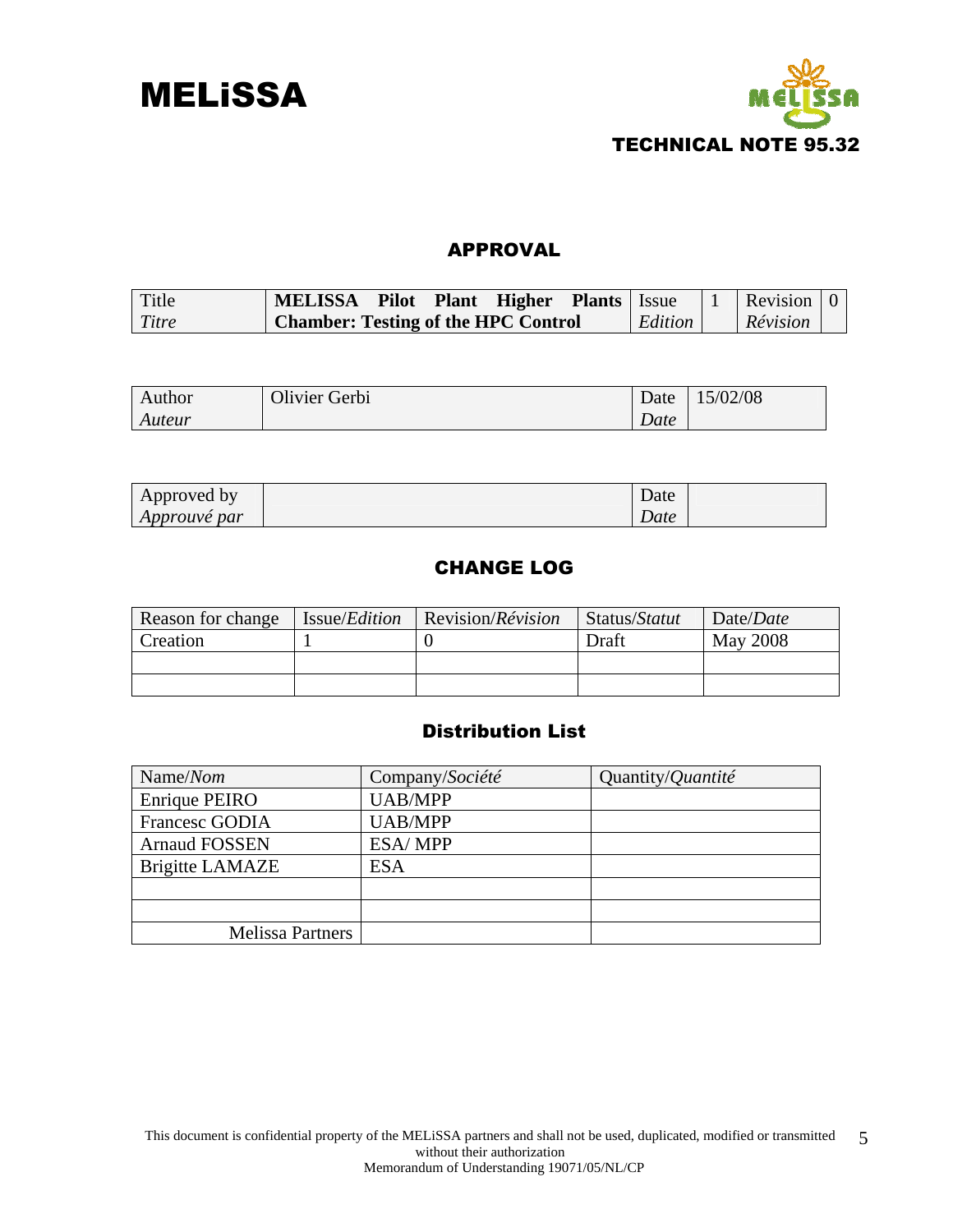



### **TABLE OF CONTENT**

| 3.1.2. CL4102 |  |
|---------------|--|
|               |  |
|               |  |
|               |  |
|               |  |
|               |  |
|               |  |
|               |  |
|               |  |
|               |  |
|               |  |
|               |  |
|               |  |
|               |  |
|               |  |
|               |  |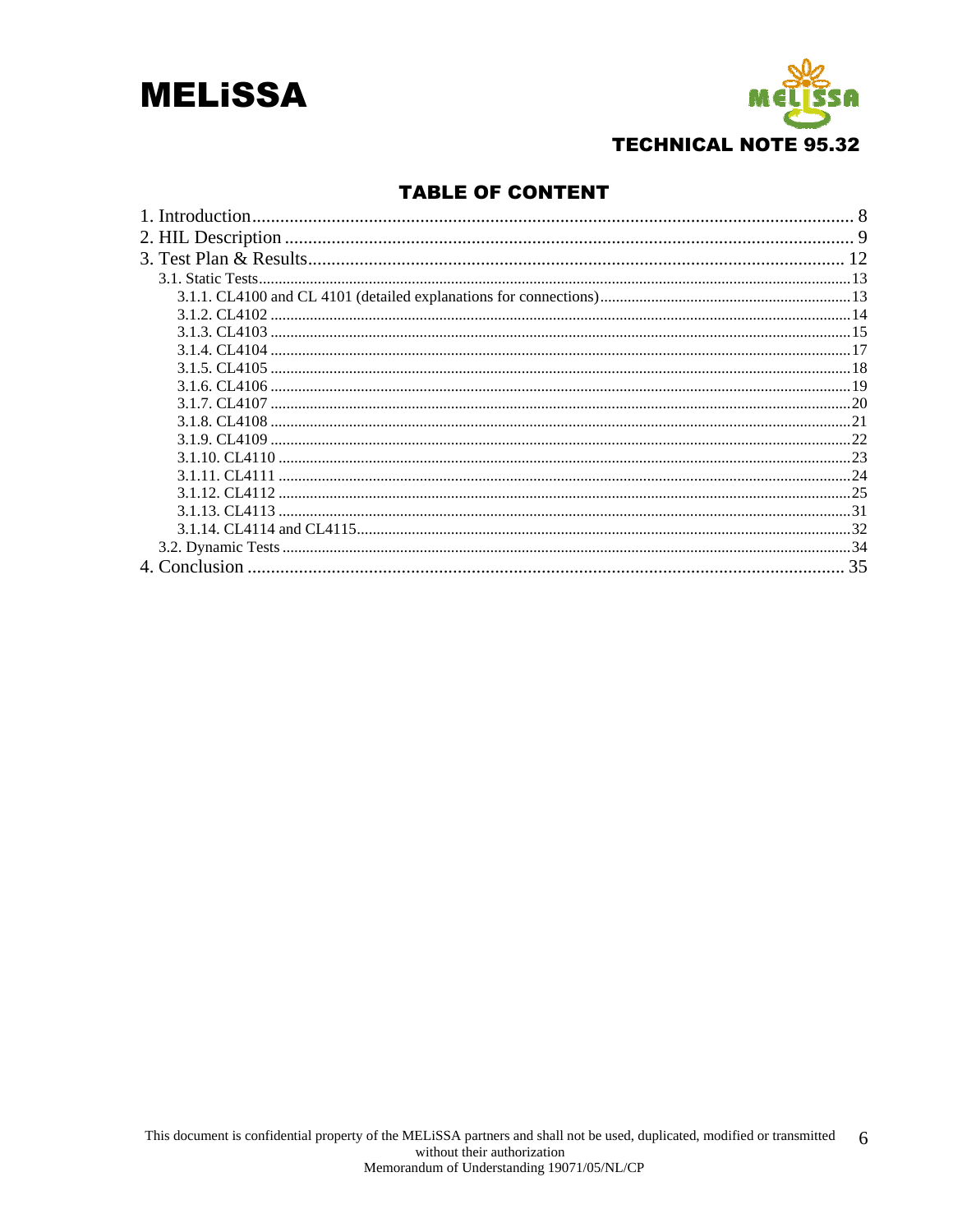## **MELISSA**



### **TABLE OF FIGURES**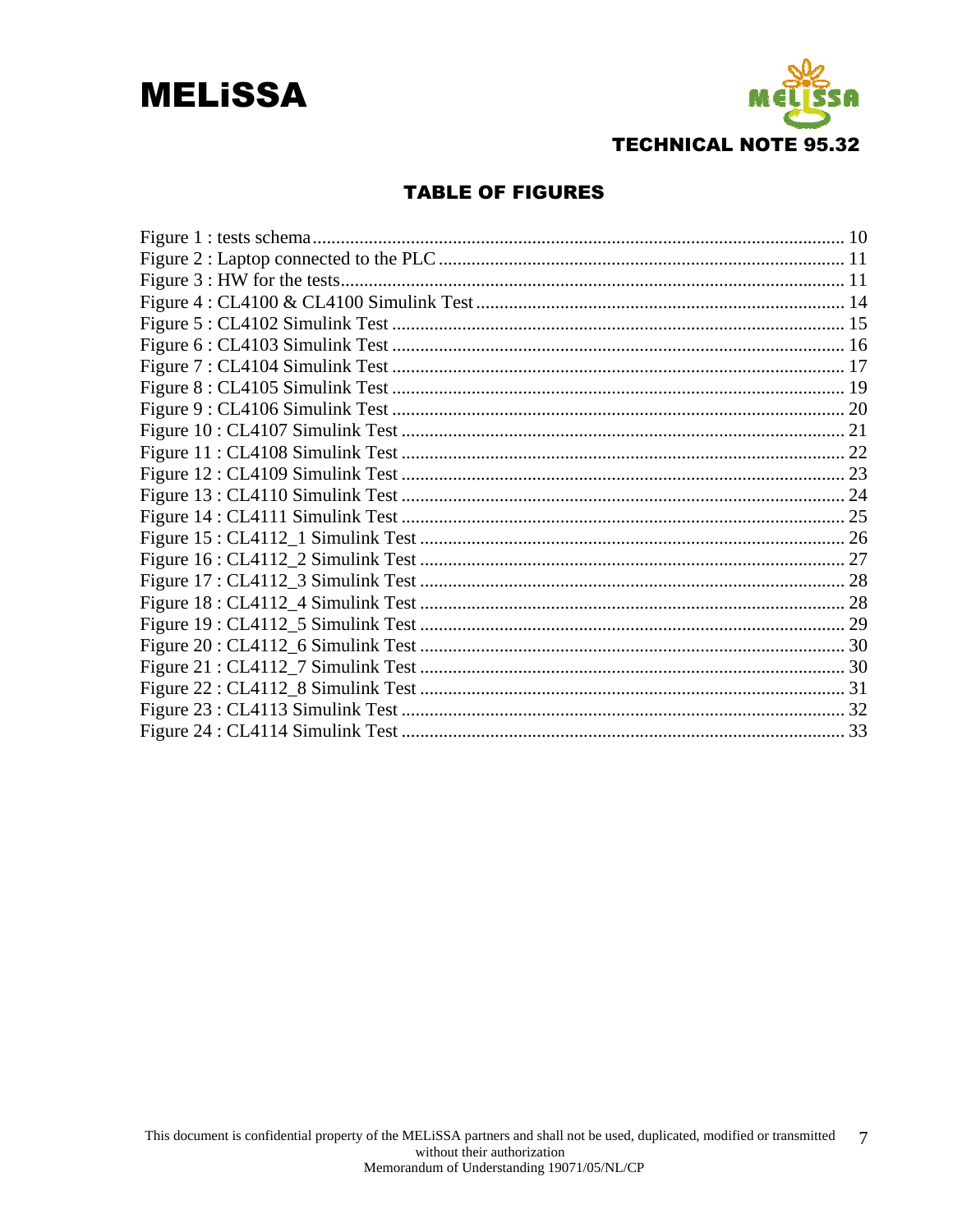

### **1. Introduction**

The first High Plant Compartment (HPC) is being constructed at the University of Guelph, one of the members of the MELISSA consortium.

Before its final transfer to the Melissa Pilot Plant (MPP) located at the premises of Universitat Autònoma de Barcelona (UAB), the HPC will be functionally tested with its own Control System, Argus, in Guelph.

According to a harmonization approach, same systems should be used in all the compartments. Black Box HPC control will be replaced with a White Box control system.

The main objective of the control is to pilot the light, CO2 concentration, temperature, humidity, conductivity and pH in the plant compartment.

The first objective of the study was to develop the control laws in simulation, implement them in Schneider PLC Quantum with its electric hardware and do the validation at Guelph site.

During the project, the validation in Guelph was abandoned. The validation and implementation will be done in Barcelona, Spain.

Sherpa (France) with the partnership of NTE (Spain) perform this work, in addition of UAB as Prime Contractor

This Technical Note is the

- description of the test plan strategy,
- validation of the implementation of the code into the PLC HW

The tests were performed from January  $29<sup>th</sup>$  to February  $1<sup>st</sup>$ .

Reference documents for the elaboration of this technical note are TN95.1: Technical requirement of the control system. TN95.2 : Elaboration of the control system on simulator TN95.31 : HPC Control hardware design NTE-HPC-VCD-004 ; Verification Control Document for the Cabinet Melissa CIVb HPC1 NTE-HPC-PR-006 : Functional Test Procedure NTE-HPC-RP-007 : Functional Test Report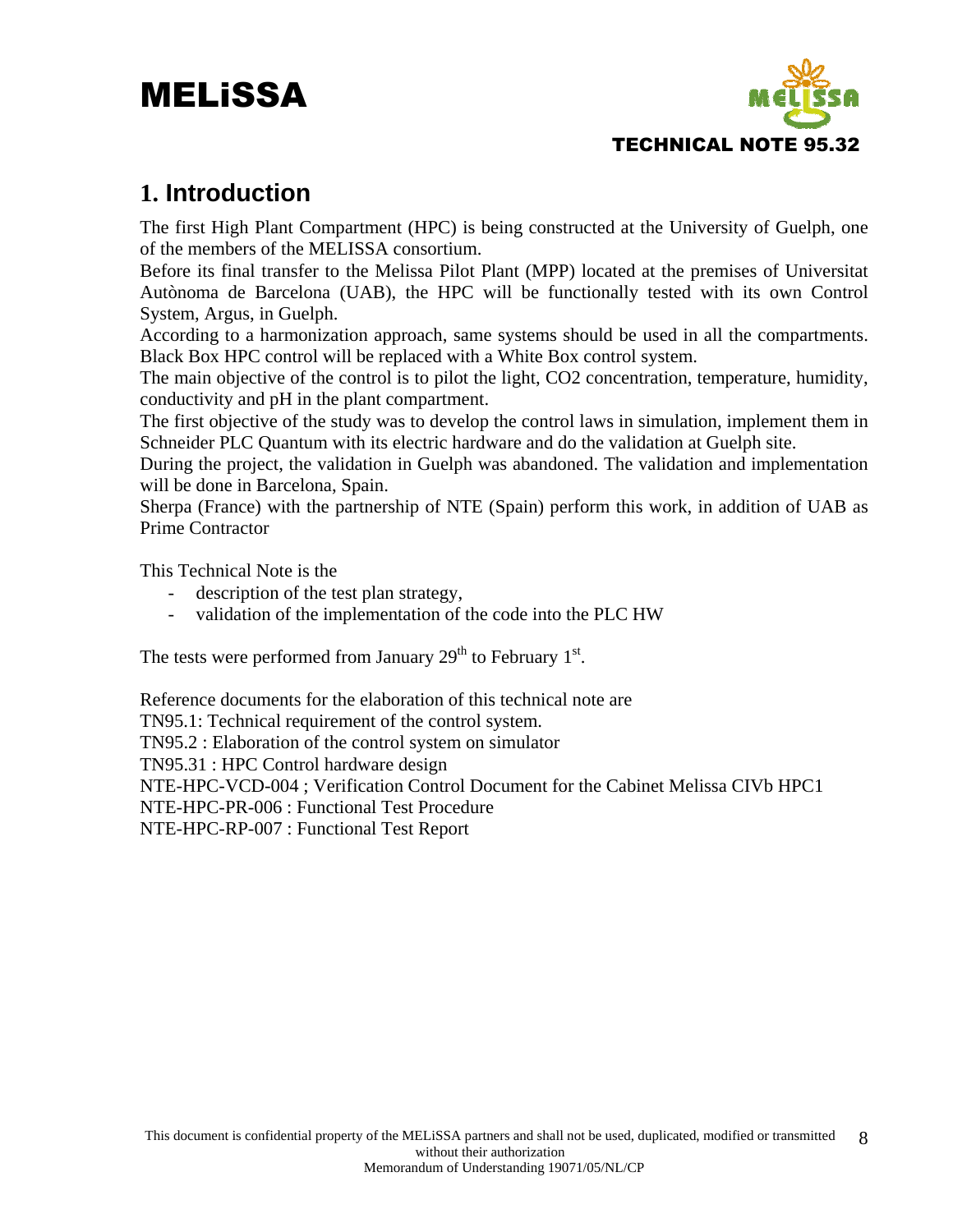

### **2. HIL Description**

Let's consider 3 parts in the HW description:

- the control cabinet, including
	- o the PLC with its cards :
		- **Ethernet**
		- I/O, Digital and Analog
- The Data Acquisition Hardware
	- o National Instrument NI 6229
	- o National Instrument NI 0472
- The Laptop computer including
	- o HPC simulation. In Matlab/Simulink with real-time connection to the National Instrument (NI) Hardware
	- o Concept Program, connected to the PLC, via Ethernet link



Concept software is the programming environment designed for the Schneider Quantum PLC

The Laptop is physically connected to the PLC via an Ethernet Link, in order to connect the Concept program to the PLC in Real Time.

The Laptop is physically connected to the NI hardware with USB wires.

The PLC I/O cards are connected to

 Terminal Blocks (see TN95.31, chapter 5.4 for the complete description of the Phoenix connector interface module.

When the Process (HPC-1) is into the MPP, each sensor and actuator will be connected to the Terminal Block.

To test the programming of the PLC, we can connect the PLC to a "fake" process. The process is simulated in a computer (the laptop) and the way to connect the computer to the PLC is to use NI HW.

There is the following correspondence between the inputs and outputs for the computer and for the PLC

| Computer, NI type | NI Hardware | PLC Card   | Comment                     |
|-------------------|-------------|------------|-----------------------------|
| AI                | 6229        | <b>AVI</b> | Analog Voltage Input        |
| AI                | 6229        | <b>ACI</b> | <b>Analog Current Input</b> |
| AO                | 6229        | <b>ACO</b> | Analog Current Output       |
| D <sub>O</sub>    | 9472        | DI         | Digital Input               |
| DI                | 6229        | DO         | Digital Output              |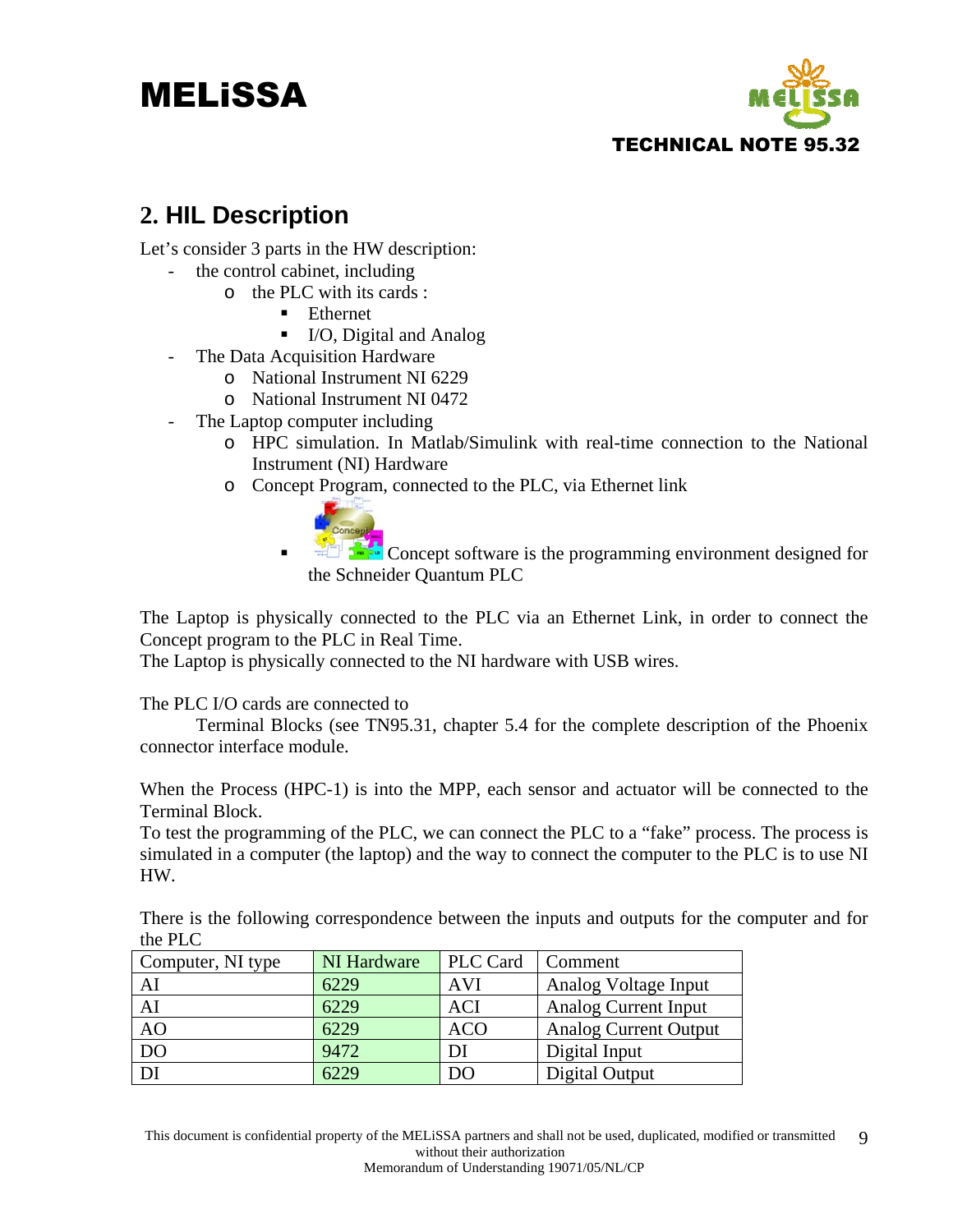



**Figure 1 : tests schema** 

This document is confidential property of the MELISSA partners and shall not be used, duplicated, modified or transmitted 10 without their authorization Memorandum of Understanding 19071/05/NL/CP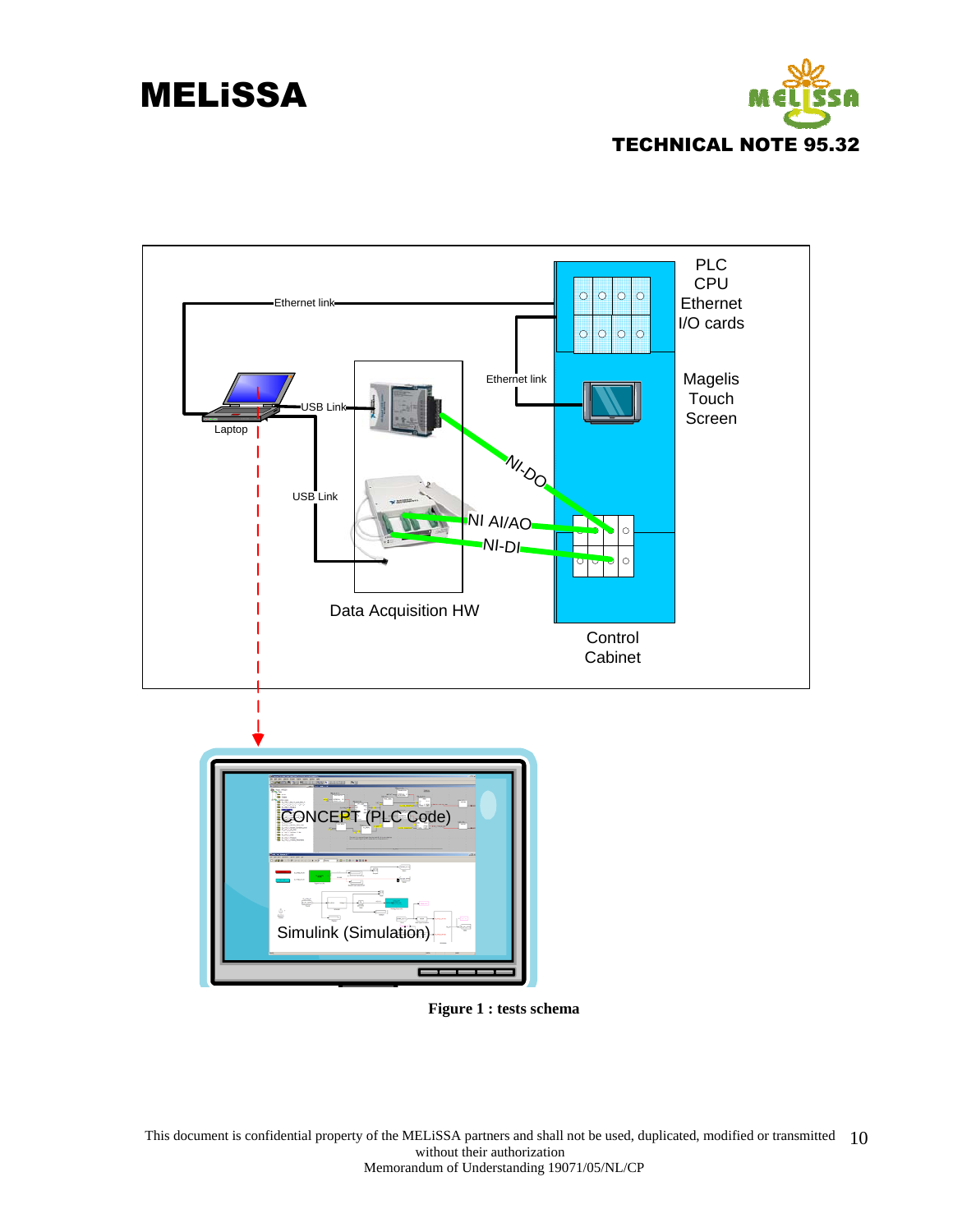



Concept – PLC programming (Top)

Simulink (HPC Simulation) (Bottom)



**Figure 2 : Laptop connected to the PLC** 



**Figure 3 : HW for the tests** 

This document is confidential property of the MELiSSA partners and shall not be used, duplicated, modified or transmitted 11 without their authorization Memorandum of Understanding 19071/05/NL/CP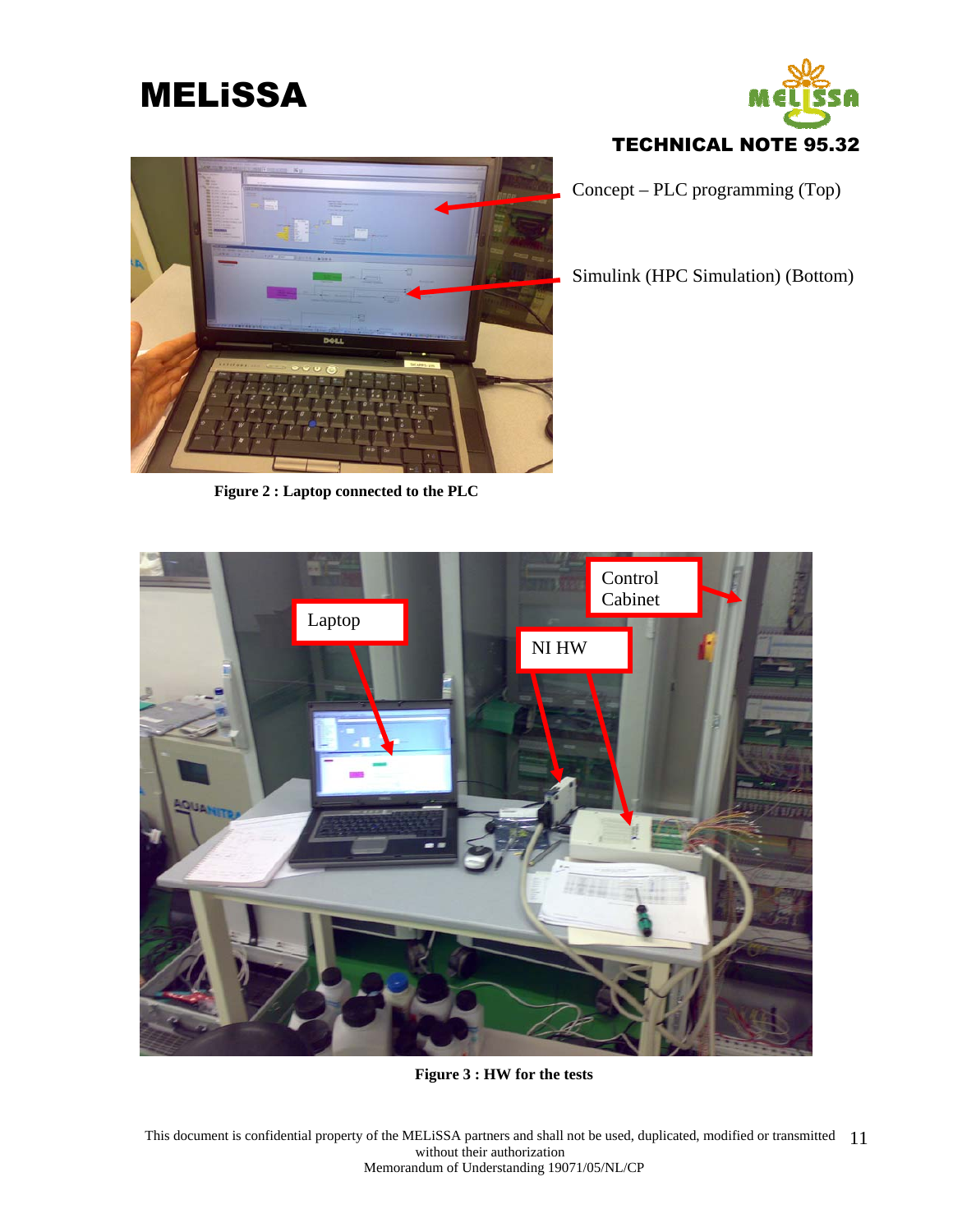

### **3. Test Plan & Results**

Two kinds of tests have been applied:

- Static Tests, to check the good connection of the wires and localizatiuon of the signals into the Phoenix Terminal blocks
- Dynamic tests. They have been designed to check the control strategy designed and implemented into the PLC.

For dynamic tests, two types of tests have been performed.

- When programming the PLC with Concept. In Concept, when no connected to a PLC, it is possible to use Concept-PLCSIM32. This program simulates the PLC unit and its signal states.
- Connect the PLC to a "simulated process" via the NI HW equipment and a simple simulation done in Matlab Simulink.

The first test was done when programming the PLC in concept The second one was performed at MPP premises when testing the PLC.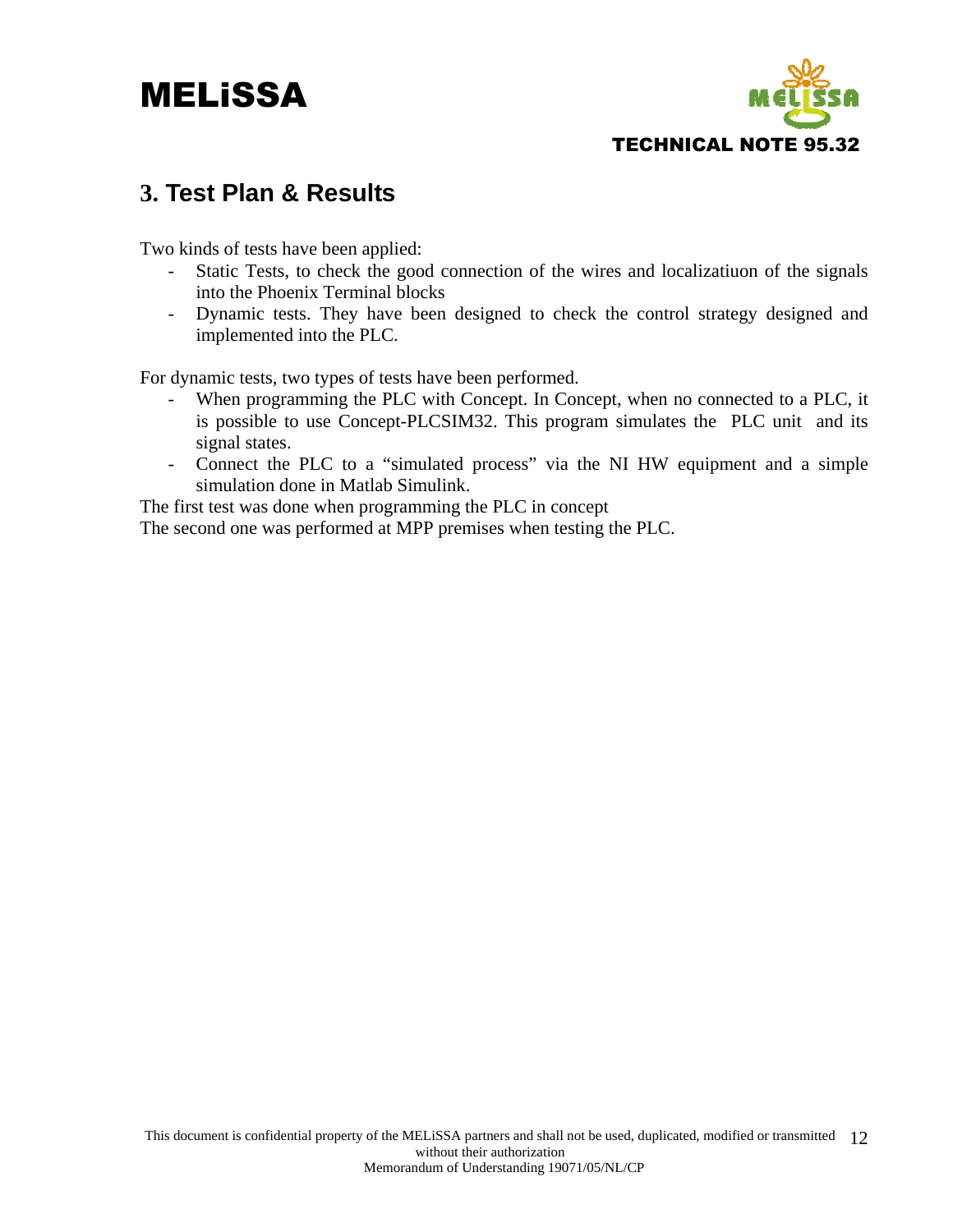

### **3.1. Static Tests**

The following tables describe, for each control section of the PLC:

- the **Variable Tag** (in accordance with the normative list defined befine UAB and Sherpa and sent to UoG)
- the National Instrument (**NI**) **type** of signal,
- the National Instrument (**NI**) **Card** name
- the **NI location** and **Pin** number of the signal into the specified hardware
- The **Wire Color** chosen during the test (between the NI hardware and PLC Phoenix Bloc Terminal)
- the **PLC** signal **type** ( $DI = Digital Input, ...)$  which identify the terminal into the cabinet
- the **Phoenix Terminal** Pin number to connect the wire

The figure associated represents the Simulink program used to "simulated" the process, read and write Input and Output to the PLC, via NI Hardware.

### **3.1.1.CL4100 and CL 4101 (detailed explanations for connections)**

Each Tag of the Control Loop is associated with its PLC connection and connected to the computer via the NI Hardware.

For instance, The ZS\_4100\_01, which is the Upper Exterior Air Lock Door Switch (Side A) is for the PLC, a Digital Input (DI), connected in the PLC card DI\_1 and to the Phoenix Terminal number 1.

It is a DI, so for Simulink it is a Digital Output (DO). Simulink will send the value (true or false, open or close) to the PLC. For that, the NI card 9472 is used, at NI Pin 0, which is a DO type. During the test, a BLUE Wire was used to connect the signal.

| Variable Tag |                 |      | NI Type   NI Card   NI location   NI Pin | Wire Color  PLC Type |                 | Phoenix  |
|--------------|-----------------|------|------------------------------------------|----------------------|-----------------|----------|
|              |                 |      |                                          |                      |                 | Terminal |
| ZS_4100_01   | DO <sub>1</sub> | 9472 | DO <sub>0</sub>                          | <b>BLUE</b>          | DI <sub>1</sub> |          |
| ZS_4100_02   | DO <sub>1</sub> | 9472 | DO <sub>1</sub>                          | <b>YELLOW</b>        | DI <sub>1</sub> |          |
| ZS_4100_01   | DO <sub>1</sub> | 9472 | DO2                                      | GREEN                | DI <sub>1</sub> |          |
| ZS_4100_02   | DO <sub>1</sub> | 9472 | DO3                                      | <b>WHITE</b>         | DI <sub>1</sub> | 16       |
|              |                 |      | <b>VSUP</b>                              | IRED.                | $24+VDC$        | 14       |
|              |                 |      | <b>COM</b>                               | <b>BLACK</b>         | <b>GROUND</b>   | I3       |

This document is confidential property of the MELiSSA partners and shall not be used, duplicated, modified or transmitted 13 without their authorization Memorandum of Understanding 19071/05/NL/CP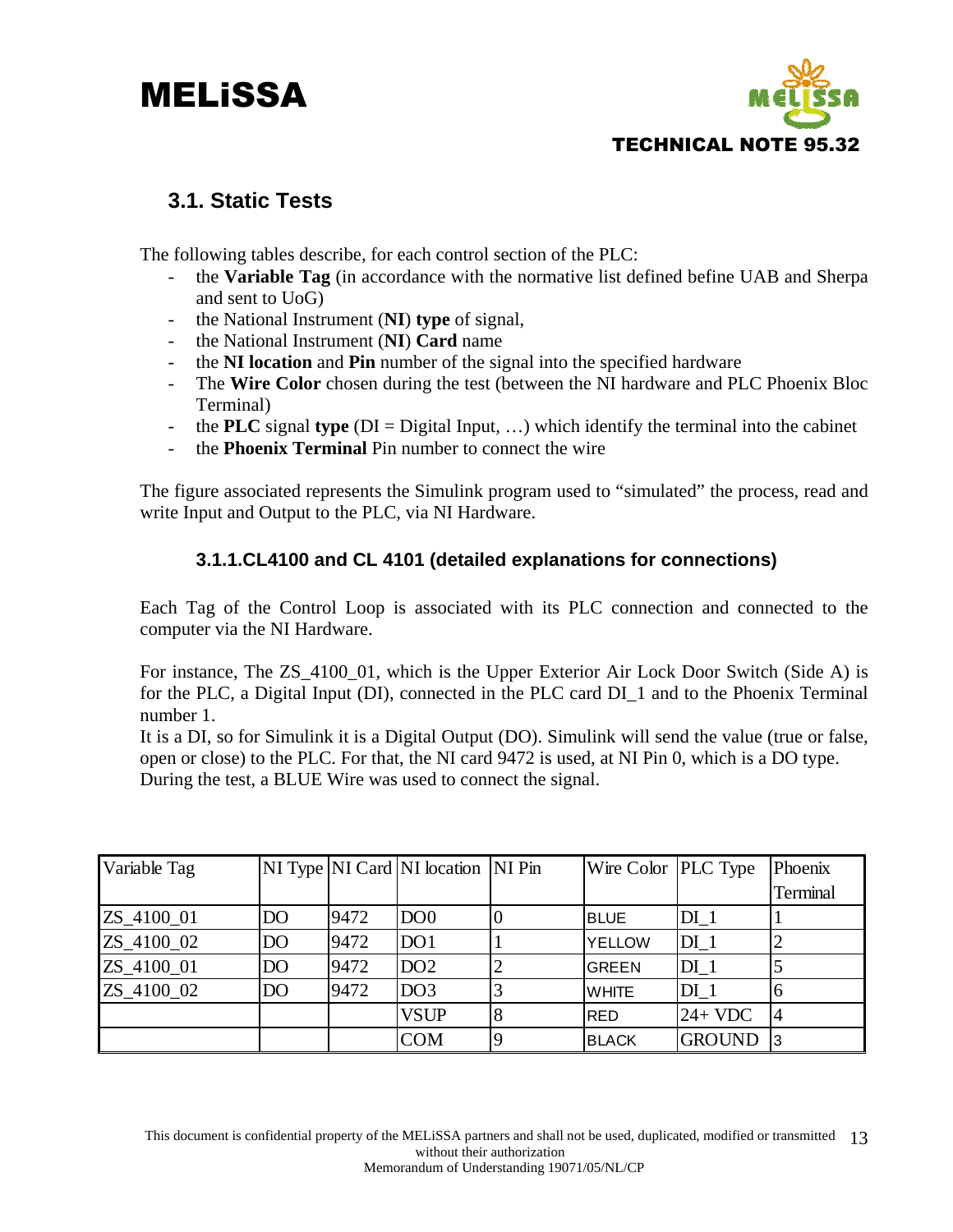

**Figure 4 : CL4100 & CL4100 Simulink Test** 

### Procedure :

For each Variable :

- when changing the value in Simulink, check that the value is changed in the PLC

### Results

- All signals checked OK - The LED indicators (on the door) is correct

### **3.1.2.CL4102**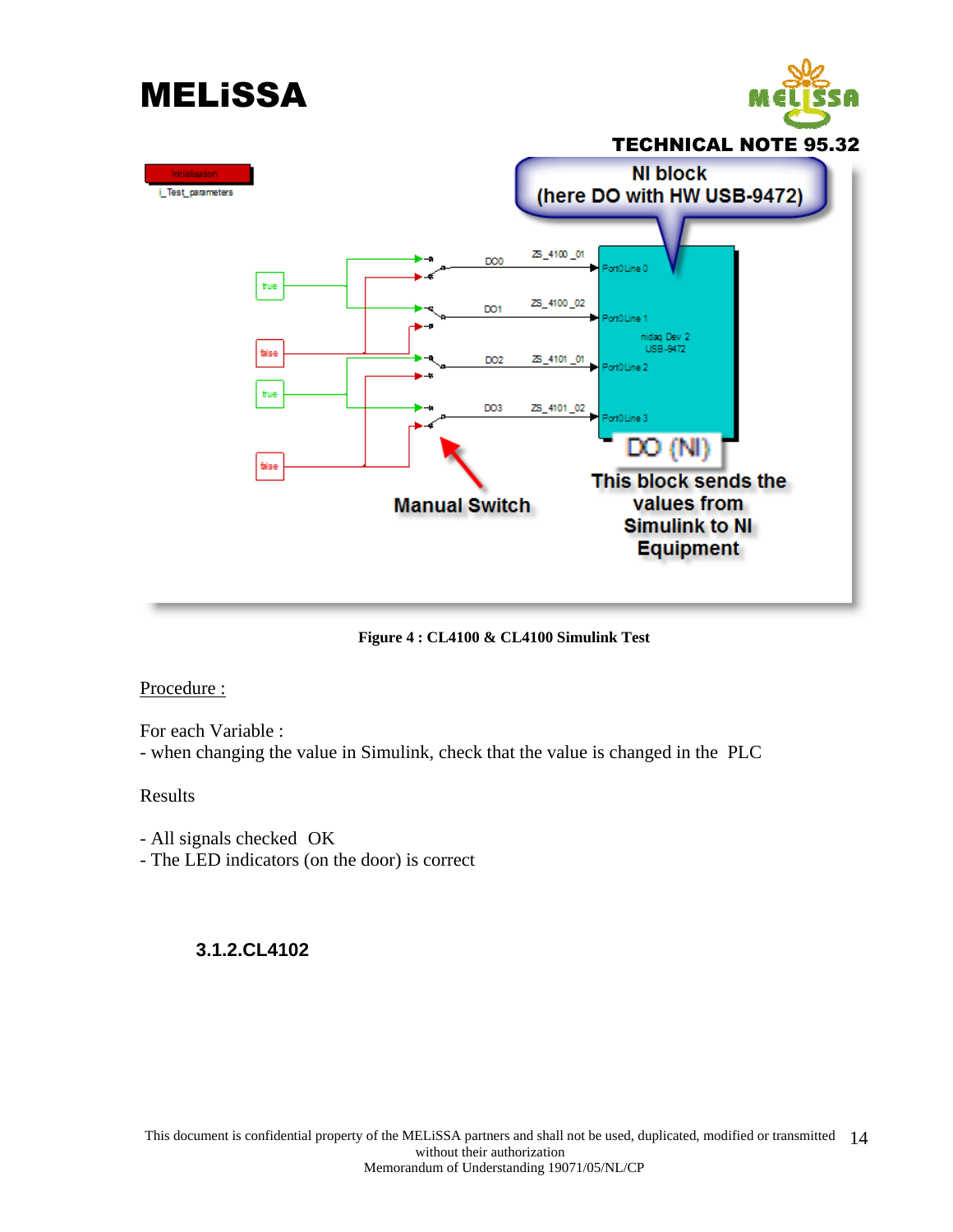

### TECHNICAL NOTE 95.32

| Variable Tag  | NI Type | NI Card | NI location NI Pin |             | Wire Color      | <b>PLC</b> Type | Phoenix     |
|---------------|---------|---------|--------------------|-------------|-----------------|-----------------|-------------|
|               |         |         |                    |             |                 |                 | Terminal    |
| PT 4103 01    | AO      | 6229    | AO <sub>0</sub>    | 15          | RED             | $ACI_1$         | $5+$        |
|               |         |         | AO GND             | 16          | <b>BROWN</b>    | $ACI_1$         | $6-$        |
| PS_4103_01    | DO      | 9472    | D <sub>O</sub>     |             | DO GREY         | $DI_1$          | 12          |
| SV_4103_01_MV | DI      | 6229    | P <sub>0.0</sub>   | 65          | <b>BLUE</b>     | DO              | 54          |
| SV_4103_02_MV | DI      | 6229    | P <sub>0.1</sub>   | 66          | <b>YELLOW</b>   | DO              | 64          |
|               |         | 9472    | <b>VSUP</b>        |             | DO RED          | $24+VDC$        | 14          |
|               |         | 9472    | <b>COM</b>         | $\mathbf Q$ | <b>DO BLACK</b> | <b>GROUND</b>   | 13          |
|               |         | 6229    | <b>DGround</b>     | 82          | <b>BLACK</b>    |                 | 5-VDC (PLC) |





### **3.1.3.CL4103**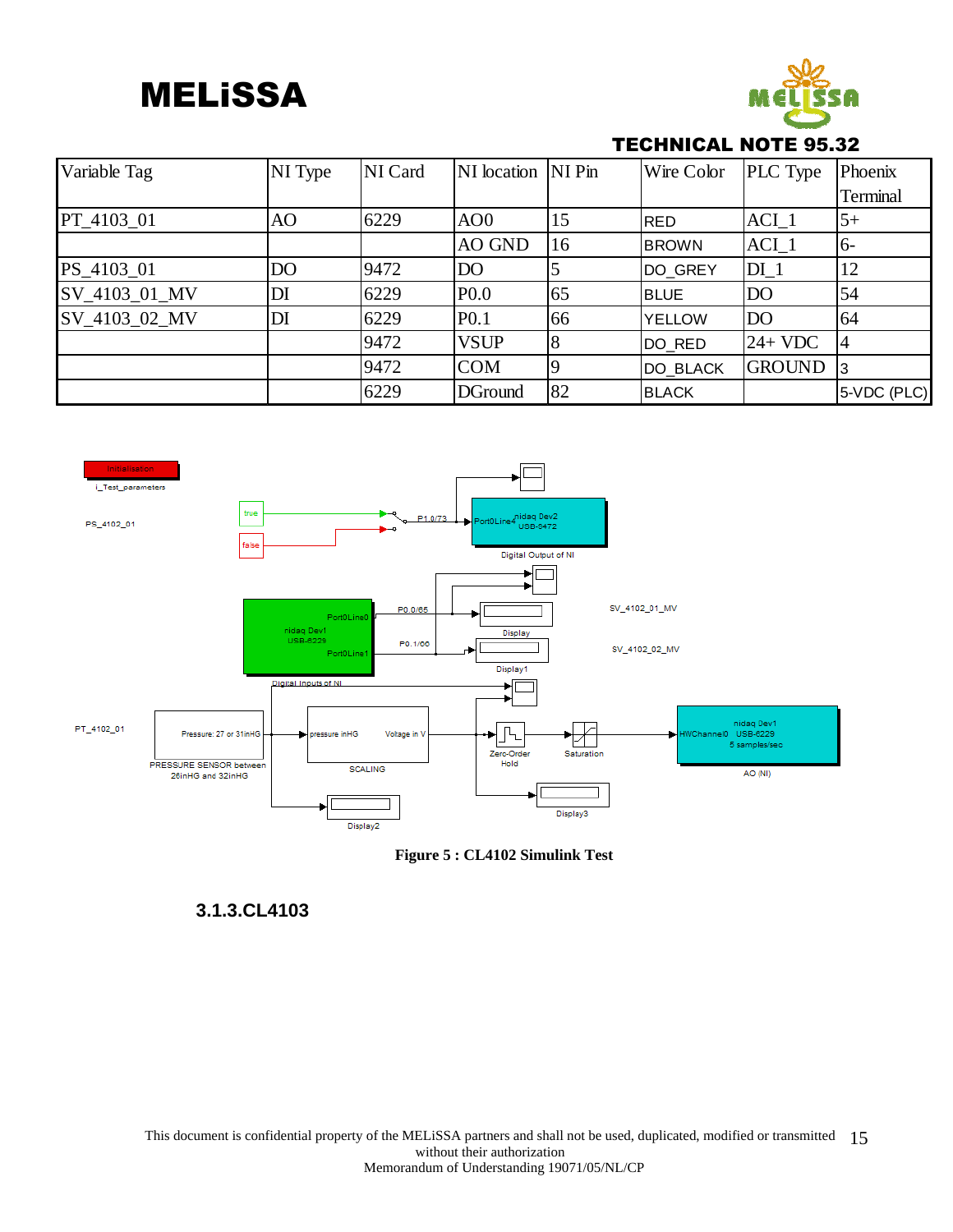

### TECHNICAL NOTE 95.32

| Variable Tag  | NI Type        | NI Card | NI location NI Pin |    | Wire Color    | <b>PLC</b> Type | Phoenix     |
|---------------|----------------|---------|--------------------|----|---------------|-----------------|-------------|
|               |                |         |                    |    |               |                 | Terminal    |
| PT 4103 01    | AO             | 6229    | AO <sub>0</sub>    | 15 | <b>RED</b>    | $ACI_1$         | $5+$        |
|               |                |         | AO GND             | 16 | <b>BROWN</b>  | $ACI_1$         | $6-$        |
| PS 4103 01    | D <sub>O</sub> | 9472    | D <sub>O</sub>     |    | DO GREY       | $DI_1$          | 12          |
| SV_4103_01_MV | DI             | 6229    | P <sub>0.0</sub>   | 65 | <b>BLUE</b>   | <b>DO</b>       | 54          |
| SV_4103_02_MV | DI             | 6229    | P <sub>0.1</sub>   | 66 | <b>YELLOW</b> | <b>DO</b>       | 64          |
|               |                | 9472    | <b>VSUP</b>        |    | DO RED        | $24+VDC$        | 14          |
|               |                | 9472    | <b>COM</b>         |    | DO BLACK      | <b>GROUND</b>   | 13          |
|               |                | 6229    | <b>DGround</b>     | 82 | <b>BLACK</b>  |                 | 5-VDC (PLC) |



**Figure 6 : CL4103 Simulink Test**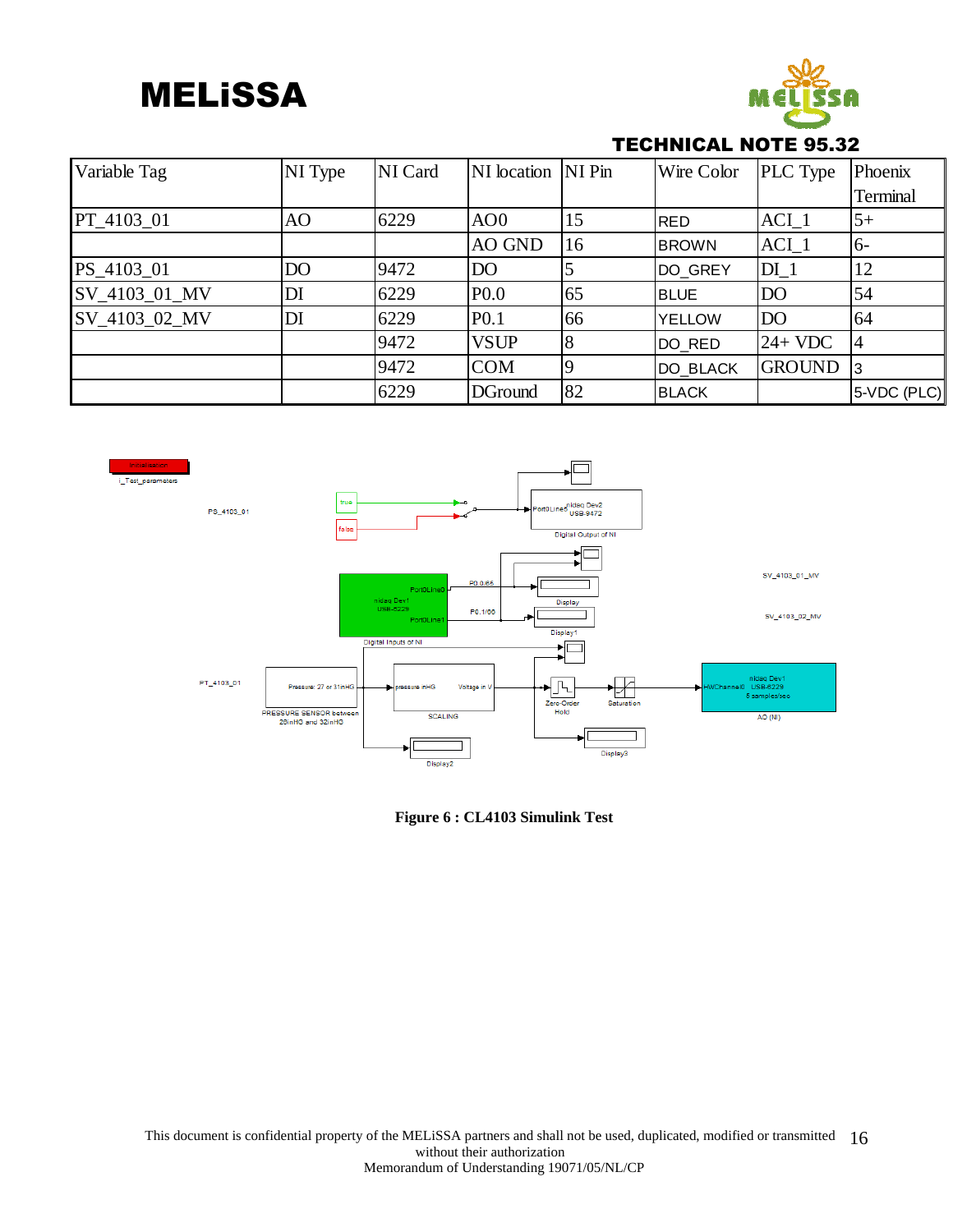

| Variable Tag | NI Type | NI Card | NI location      | NI Pin | Wire Color   PLC Type |                  | Phoenix         |
|--------------|---------|---------|------------------|--------|-----------------------|------------------|-----------------|
|              |         |         |                  |        |                       |                  | <b>Terminal</b> |
| RT 4104 01   | AO      | 6229    | AO <sub>0</sub>  | 15     |                       | AVI <sub>1</sub> | $1+$            |
|              |         |         |                  |        | <b>RED</b>            |                  |                 |
|              |         |         | AO GND           | 16     | <b>BROWN</b>          | $AVI_1$          | $2 -$           |
| RT_4104_02   | AO      | 6229    | AO <sub>0</sub>  | 31     | <b>GREEN</b>          | AVI <sub>1</sub> | $5+$            |
|              |         |         | AO GND           | 32     | <b>PURPLE</b>         | $AVI_1$          | $6-$            |
| RT_4104_03   | AO      | 6229    | AOO              | 47     | <b>WHITE</b>          | $AVI_1$          | $11+$           |
|              |         |         | <b>AO GND</b>    | 48     | <b>GREY</b>           | $AVI_1$          | $12 -$          |
| IY_4104_01   | DI      | 6229    | P <sub>0.0</sub> | 65     |                       | DO               | 74              |
|              |         |         |                  |        | <b>BLUE</b>           |                  |                 |
| IY_4104_02   | DI      | 6229    | P <sub>0.1</sub> | 66     | <b>YELLOW</b>         | DO               | 84              |
| IY 4104 03   | DI      | 6229    | P <sub>0.1</sub> | 67     | <b>PINK</b>           | D <sub>O</sub>   | 94              |
|              |         | 9472    | <b>VSUP</b>      | 8      | DO RED                | $24+VDC$         | 4               |
|              |         | 9472    | <b>COM</b>       | 9      | DO BLACK              | <b>GROUND</b>    | l3              |
|              |         | 6229    | <b>DGround</b>   | 82     | <b>BLACK</b>          |                  | 5-VDC (PLC)     |



**Figure 7 : CL4104 Simulink Test** 

This document is confidential property of the MELiSSA partners and shall not be used, duplicated, modified or transmitted 17 without their authorization Memorandum of Understanding 19071/05/NL/CP

#### **3.1.4.CL4104**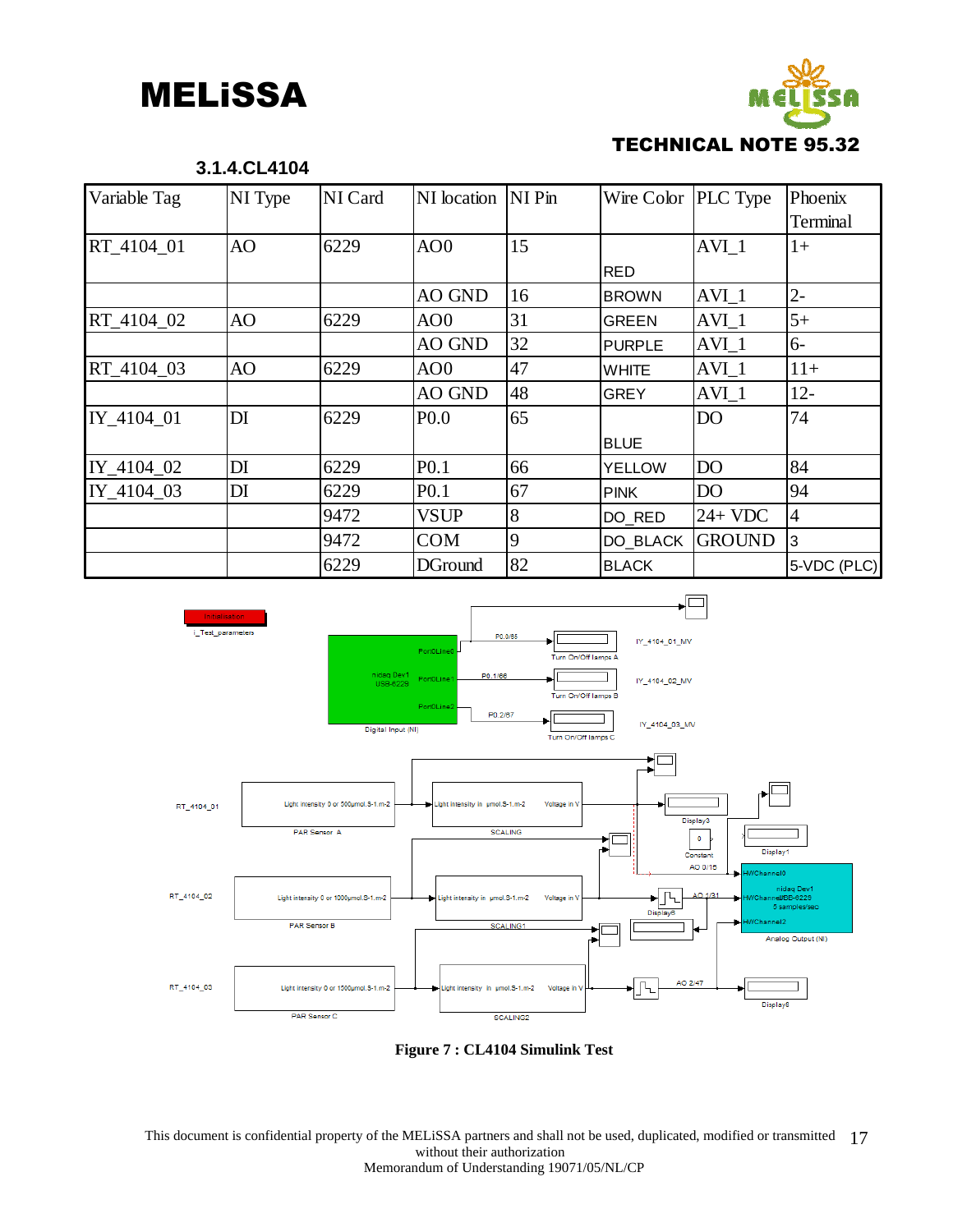

### **3.1.5.CL4105**

| Variable Tag | NI Type         | NI Card | NI location NI Pin |                | Wire Color     | PLC Type        | I/O number | Phoenix        |
|--------------|-----------------|---------|--------------------|----------------|----------------|-----------------|------------|----------------|
|              |                 |         |                    |                |                |                 |            | Terminal       |
| TT_4105_01   | AO              | 6229    | AO <sub>0</sub>    | 15             |                | $AVI_1$         |            | $15+$          |
|              |                 |         |                    |                | <b>RED</b>     |                 |            |                |
|              |                 |         | AO GND             | 16             | <b>BROWN</b>   | $AVI_1$         |            | $16-$          |
| TT_4105_02   | AO              | 6229    | AO <sub>0</sub>    | 31             | <b>GREEN</b>   | $AVI_1$         |            | $21+$          |
|              |                 |         | AO GND             | 32             | <b>PURPLE</b>  | $AVI_1$         |            | $22 -$         |
| TT_4105_03   | AO              | 6229    | AO <sub>0</sub>    | 47             | <b>WHITE</b>   | $AVI_1$         |            | $25+$          |
|              |                 |         | AO GND             | 48             | <b>GREY</b>    | $AVI_1$         |            | $26 -$         |
| FAN_4105_01_ | $\overline{D}I$ | 6229    | P <sub>0.0</sub>   | 65             |                | DO <sub>1</sub> |            | 104            |
| <b>MV</b>    |                 |         |                    |                | <b>BLUE</b>    |                 |            |                |
| FAN_4105_01_ | DI              | 6229    | P <sub>0.1</sub>   | 66             |                | <b>DO</b>       |            | 114            |
| <b>MV</b>    |                 |         |                    |                | <b>YELLOW</b>  |                 |            |                |
| FAN_4105_01_ | DI              | 6229    | P <sub>0.1</sub>   | 67             |                | <b>DO</b>       |            | 124            |
| <b>MV</b>    |                 |         |                    |                | <b>PINK</b>    |                 |            |                |
| FSL_4105_01  | DO              | 9472    | DO                 | 6              | DO_PURPLE DI_1 |                 | 7          | 15             |
| FSL_4105_02  | DO              | 9472    | DO                 |                | DO PINK        | $DI_1$          | 8          | 16             |
| FSL_4105_03  | DO              | 9472    | DO                 | $\overline{0}$ | DO_BLUE        | DI <sub>1</sub> | 9          | 21             |
|              |                 | 9472    | <b>VSUP</b>        | 8              | DO_RED         | $24+VDC$        |            | $\overline{4}$ |
|              |                 | 9472    | <b>COM</b>         | 9              | DO_BLACK       | <b>GROUND</b>   |            | 3              |
|              |                 | 6229    | <b>DGround</b>     | 82             | <b>BLACK</b>   |                 |            | 5-VDC (PLC)    |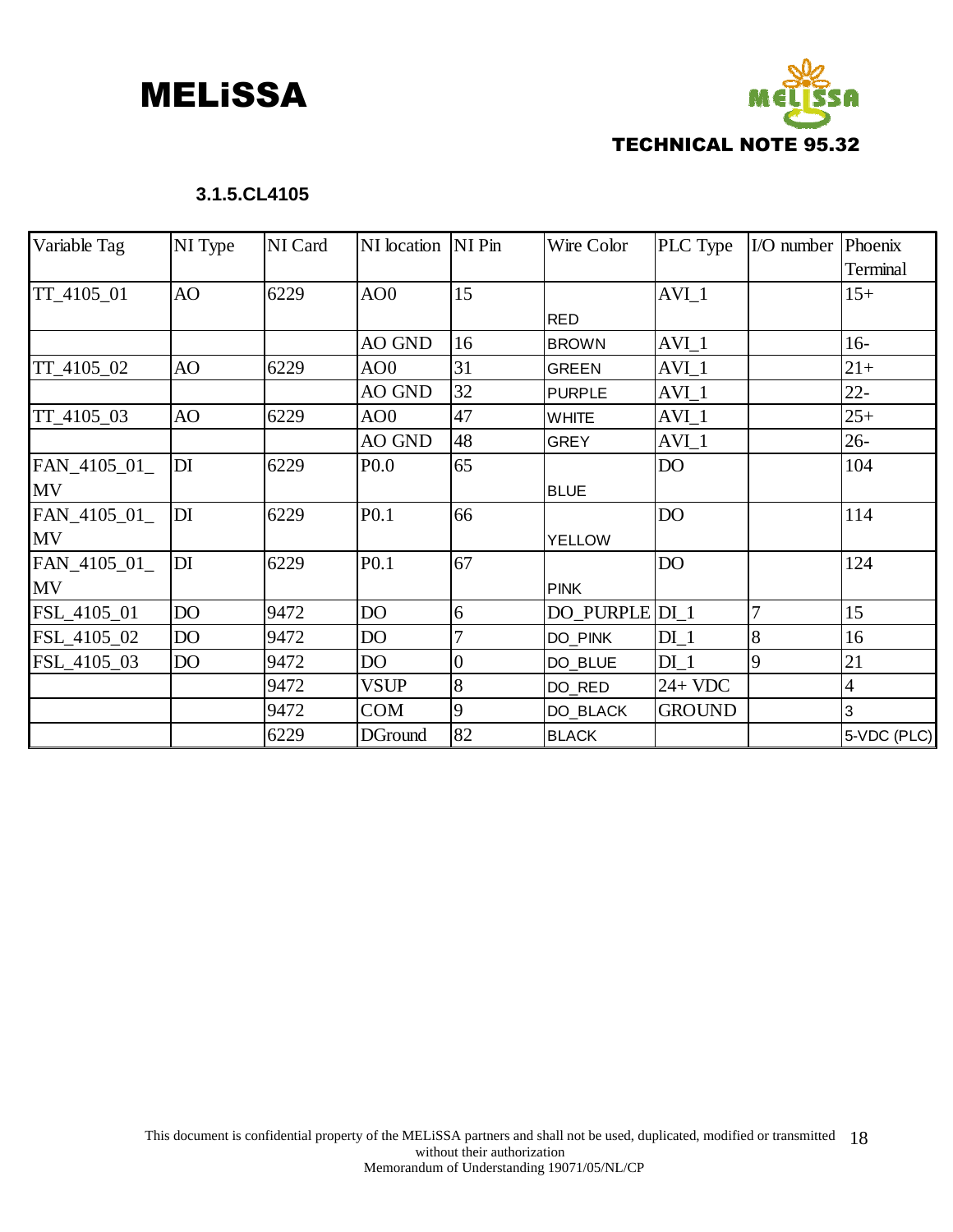

**Figure 8 : CL4105 Simulink Test** 

### **3.1.6.CL4106**

| Variable Tag  | NI Type | NI Card | NI location NI Pin |    | Wire Color   | <b>PLC</b> Type  | $\vert$ I/O number   Phoenix |             |
|---------------|---------|---------|--------------------|----|--------------|------------------|------------------------------|-------------|
|               |         |         |                    |    |              |                  |                              | Terminal    |
| FT 4106 01    | AO      | 6229    | AOO                | 15 | IRED         | ACI <sub>1</sub> |                              | $11+$       |
|               |         |         | <b>AO GND</b>      | 16 | <b>BROWN</b> | $ACI_1$          |                              | $12 -$      |
| GP_4106_01_MV | IDI     | 6229    | P <sub>0.0</sub>   | 65 | <b>BLUE</b>  | <b>DO</b>        |                              | 134         |
|               |         | 9472    | <b>VSUP</b>        |    | DO RED       | $24+VDC$         |                              |             |
|               |         | 9472    | <b>COM</b>         |    | DO BLACK     | <b>GROUND</b>    |                              |             |
|               |         | 6229    | DGround            | 82 | <b>BLACK</b> |                  |                              | 5-VDC (PLC) |

This document is confidential property of the MELiSSA partners and shall not be used, duplicated, modified or transmitted 19 without their authorization Memorandum of Understanding 19071/05/NL/CP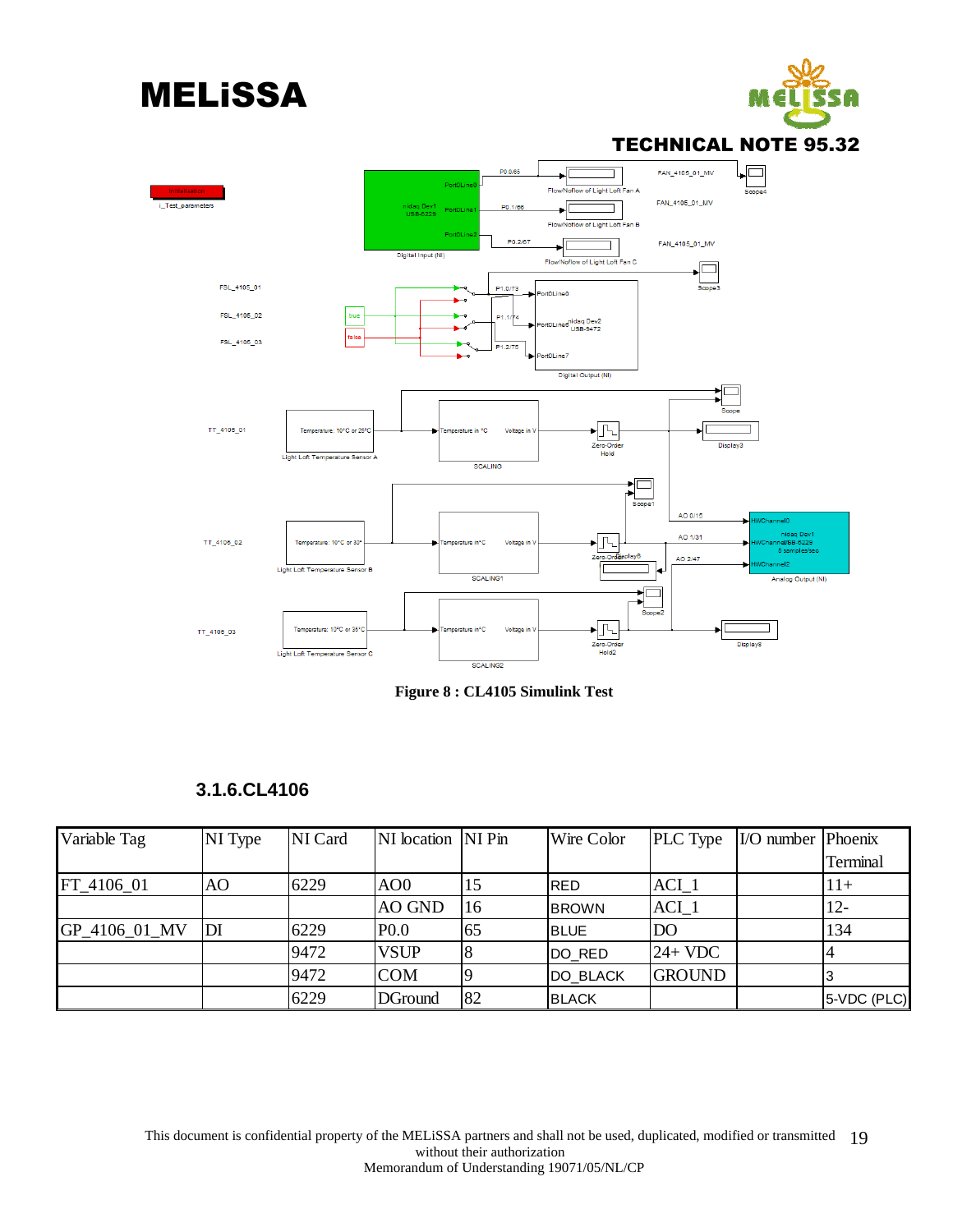



### TECHNICAL NOTE 95.32



**Figure 9 : CL4106 Simulink Test** 

### **3.1.7.CL4107**

| Variable Tag  | NI Type         | NI Card | NI location NI Pin |    | Wire Color      | PLC Type        | I/O number Phoenix |                       |
|---------------|-----------------|---------|--------------------|----|-----------------|-----------------|--------------------|-----------------------|
|               |                 |         |                    |    |                 |                 |                    | Terminal              |
| AT_4107_01    | AO              | 6229    | AO <sub>0</sub>    | 15 | <b>IRED</b>     | $ACI_1$         |                    | 15+                   |
|               |                 |         | AO GND             | 16 | <b>BROWN</b>    | $ACI_1$         |                    | $16-$                 |
| SV 4107 01 MV | DI              | 6229    | P <sub>0.0</sub>   | 65 | <b>BLUE</b>     | D <sub>O</sub>  | 14                 | 144                   |
| SV 4107 01 MV | DI              | 6229    | P <sub>0.1</sub>   | 66 | <b>YELLOW</b>   | DO <sub>1</sub> | 15                 | 154                   |
| LSL_4107_01   | DO <sub>1</sub> | 9472    | DO                 |    | DO_BLUE         | $DI_1$          | 10                 | 22                    |
| LSL_4107_02   | DO <sub>1</sub> | 9472    | D <sub>O</sub>     |    | DO_YELLOW       | $DI_1$          | 11                 | 25                    |
|               |                 | 9472    | <b>VSUP</b>        |    | DO RED          | $24+VDC$        |                    | 4                     |
|               |                 | 9472    | <b>COM</b>         |    | <b>DO BLACK</b> | <b>GROUND</b>   |                    | 3                     |
|               |                 | 6229    | <b>DGround</b>     | 82 | <b>BLACK</b>    |                 |                    | $ 5\text{-}VDC$ (PLC) |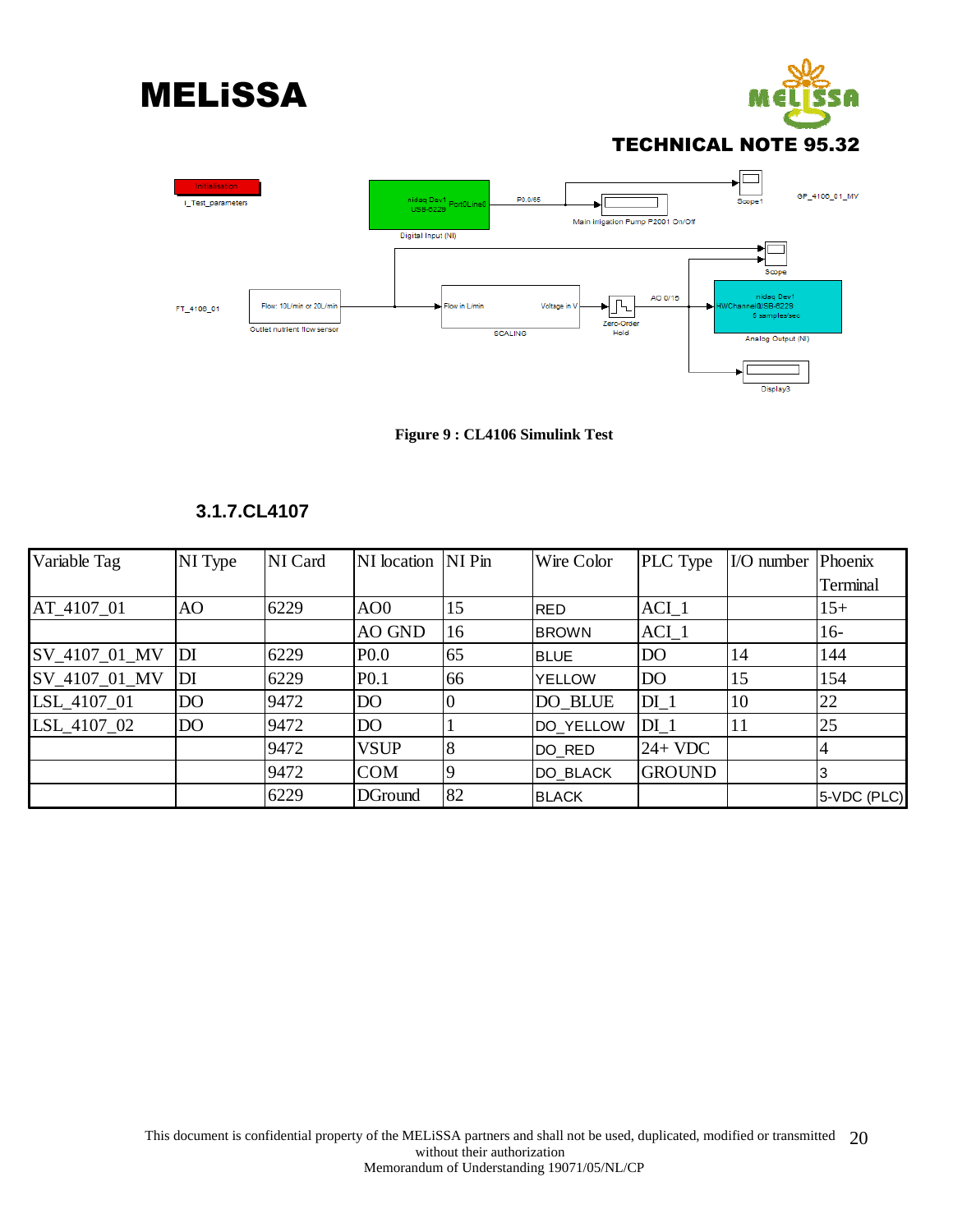









### **3.1.8.CL4108**

| Variable Tag  | NI Type         | NI Card | NI location NI Pin |    | Wire Color    | PLC Type        | I/O number | Phoenix     |
|---------------|-----------------|---------|--------------------|----|---------------|-----------------|------------|-------------|
|               |                 |         |                    |    |               |                 |            | Terminal    |
| AT_4108_01    | AO              | 6229    | AOO                | 15 | <b>RED</b>    | $ACI_1$         |            | $21+$       |
|               |                 |         | <b>AO GND</b>      | 16 | <b>BROWN</b>  | $ACI_1$         |            | $22 -$      |
| SV_4108_01_MV | DI              | 6229    | P <sub>0.0</sub>   | 65 | <b>BLUE</b>   | D <sub>O</sub>  | 16         | 164         |
| SV_4108_01_MV | DI              | 6229    | P <sub>0.1</sub>   | 66 | <b>YELLOW</b> | D <sub>O</sub>  | 17         | 174         |
| LSL_4108_01   | D <sub>O</sub>  | 9472    | DO                 |    | DO_BLUE       | $DI_1$          | 12         | 26          |
| LSL 4108 01   | DO <sub>1</sub> | 9472    | DO <sub>1</sub>    |    | DO_YELLOW     | DI <sub>1</sub> | 13         | 31          |
|               |                 | 9472    | <b>VSUP</b>        |    | DO RED        | $24+VDC$        |            |             |
|               |                 | 9472    | <b>COM</b>         |    | DO_BLACK      | <b>GROUND</b>   |            | 3           |
|               |                 | 6229    | <b>DGround</b>     | 82 | <b>IBLACK</b> |                 |            | 5-VDC (PLC) |

This document is confidential property of the MELISSA partners and shall not be used, duplicated, modified or transmitted 21 without their authorization Memorandum of Understanding 19071/05/NL/CP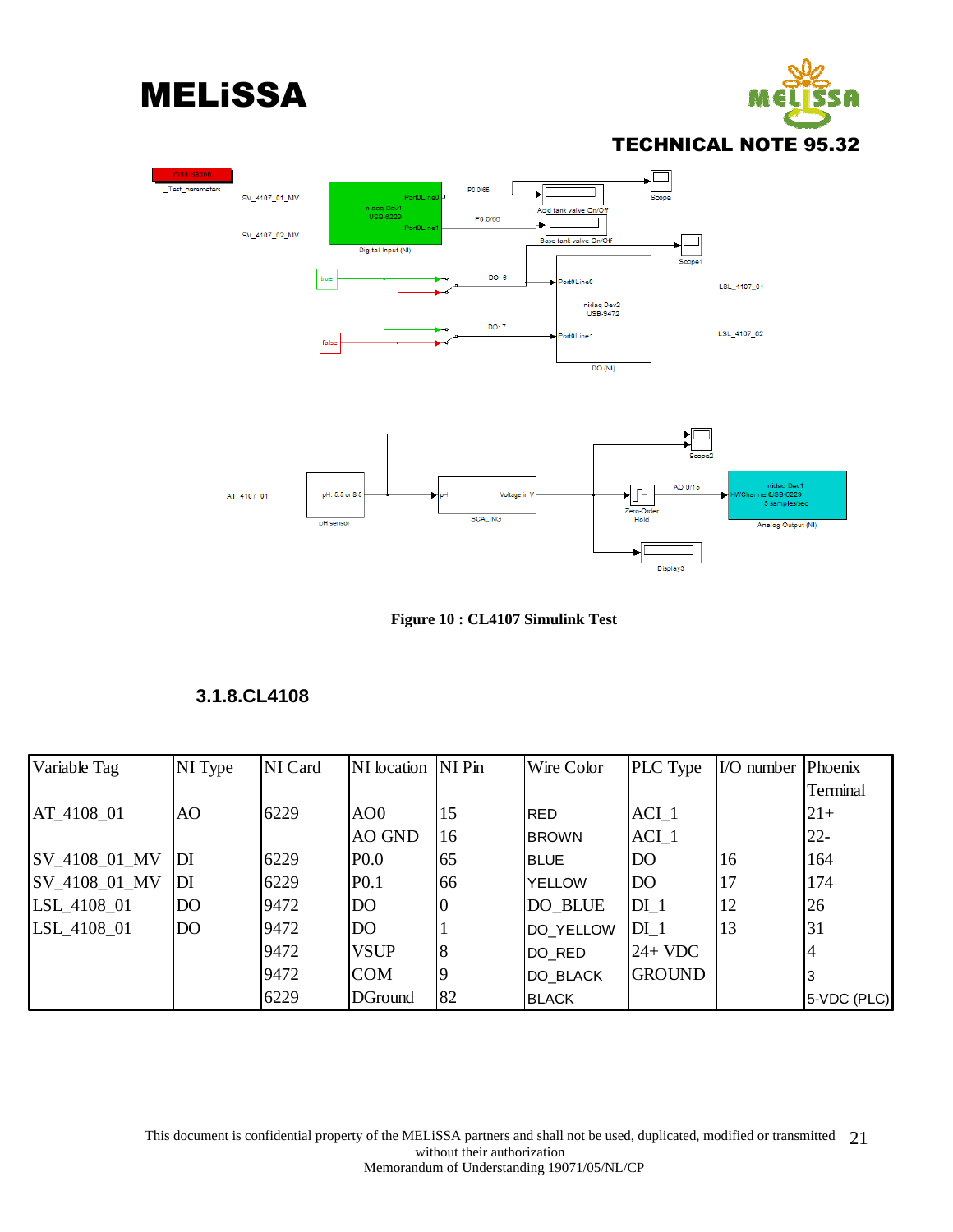









### **3.1.9.CL4109**

| Variable Tag  | NI Type | NI Card | NI location NI Pin |     | Wire Color   | <b>PLC</b> Type  | I/O number Phoenix |                 |
|---------------|---------|---------|--------------------|-----|--------------|------------------|--------------------|-----------------|
|               |         |         |                    |     |              |                  |                    | <b>Terminal</b> |
| TT_4109_01    | AO      | 6229    | AOO                | 15  | <b>RED</b>   | AVI <sub>1</sub> |                    | $ 31+$          |
|               |         |         | AO GND             | 16  | <b>BROWN</b> | AVI <sub>1</sub> |                    | $32-$           |
| SV_4109_01_MV | DI      | 6229    | P <sub>0.0</sub>   | 165 | <b>BLUE</b>  | DO               | 18                 | 184             |
|               |         | 9472    | <b>VSUP</b>        |     | DO_RED       | $24+VDC$         |                    |                 |
|               |         | 9472    | <b>COM</b>         |     | DO_BLACK     | <b>GROUND</b>    |                    |                 |
|               |         | 6229    | DGround            | 82  | <b>BLACK</b> |                  |                    | 5-VDC (PLC)     |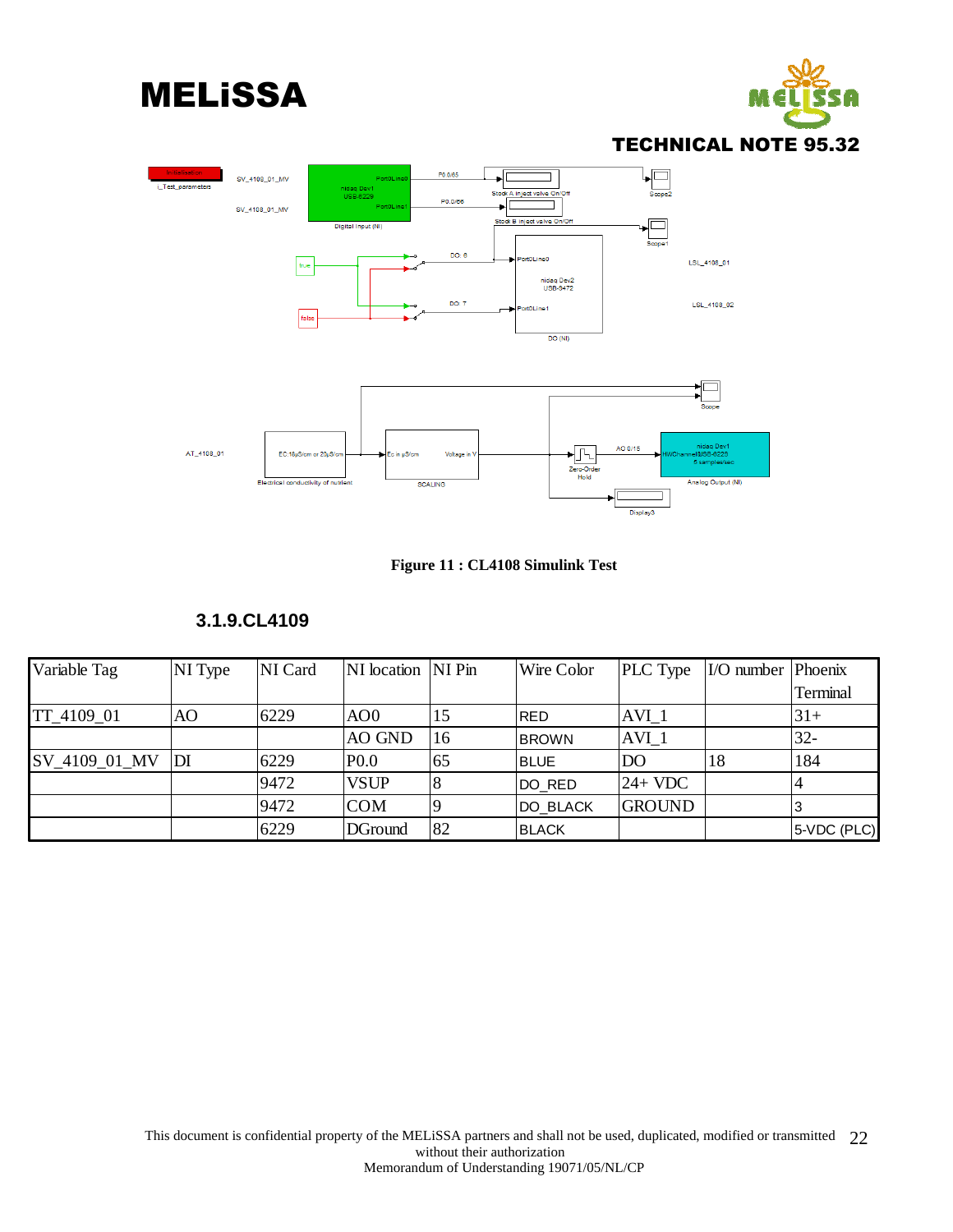





**Figure 12 : CL4109 Simulink Test** 

### **3.1.10.CL4110**

| NI Type         | NI Card | NI location NI Pin |    | Wire Color   | PLC Type       | I/O number Phoenix |             |
|-----------------|---------|--------------------|----|--------------|----------------|--------------------|-------------|
|                 |         |                    |    |              |                |                    | Terminal    |
| DI              | 6229    | P <sub>0.1</sub>   | 65 | <b>BLUE</b>  | DO <sub></sub> | 19                 | 194         |
| <b>DO</b>       | 9472    | DO                 |    | DO_BLUE      | $DI_1$         | 14                 | 32          |
| DO <sub>1</sub> | 9472    | DO                 |    | DO YELLOW    | $DI_1$         | 15                 | 35          |
| <b>DO</b>       | 9472    | DO <sub>1</sub>    |    | DO GREEN     | $DI_1$         | 16                 | 36          |
| DO <sub>1</sub> | 9472    | DO                 |    | DO WHITE     | $DI_2$         | 17                 |             |
|                 | 9472    | <b>VSUP</b>        | 8  | DO_RED       | $24+VDC$       |                    | 4           |
|                 | 9472    | <b>COM</b>         | 9  | DO_BLACK     | <b>GROUND</b>  |                    | IЗ          |
|                 | 6229    | <b>DGround</b>     | 82 | <b>BLACK</b> |                |                    | 5-VDC (PLC) |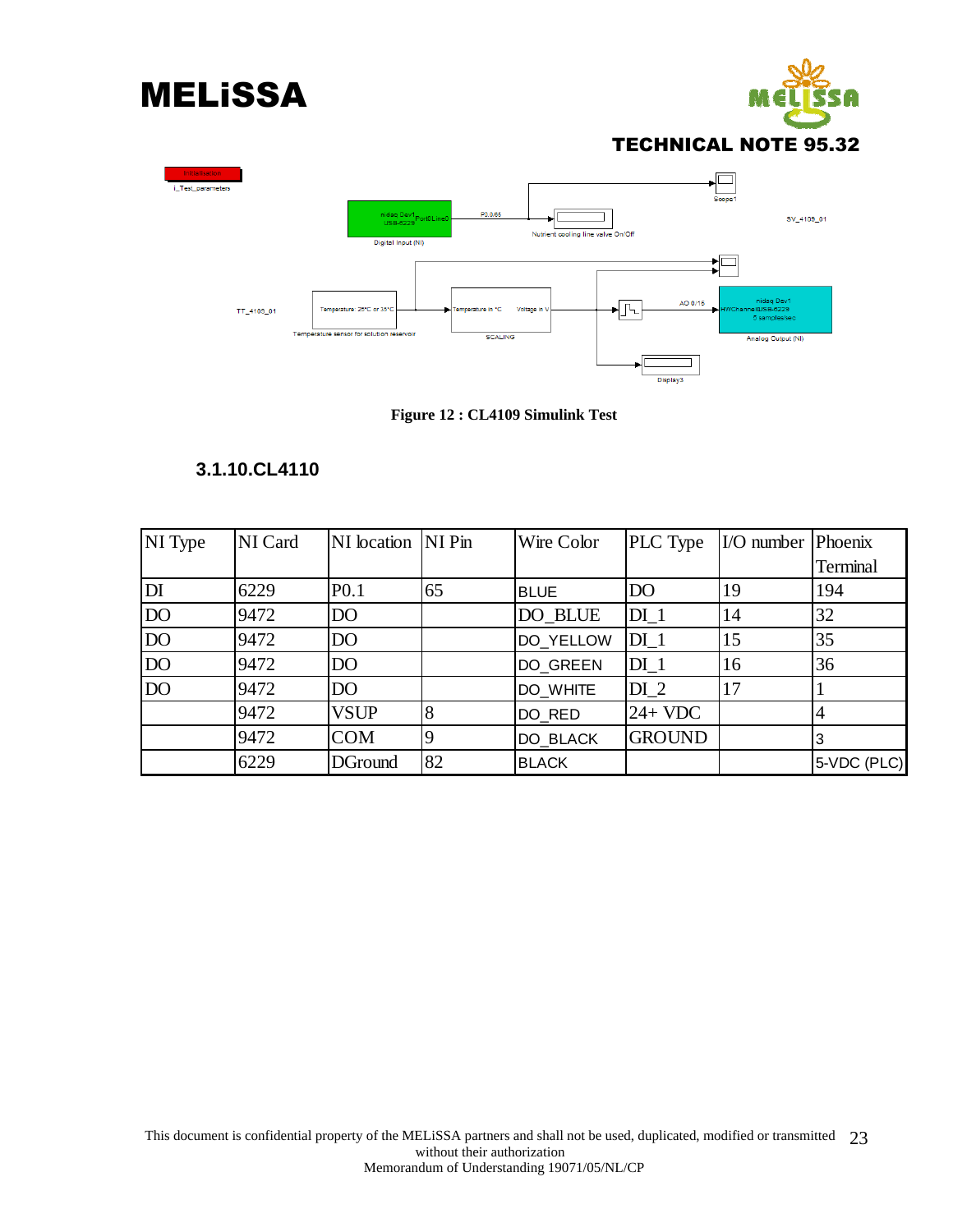







### **3.1.11.CL4111**

| Variable Tag    | NI Type | NI Card | NI location NI Pin |    | Wire Color            | <b>PLC</b> Type  | $I/O number IPhoenix$ |             |
|-----------------|---------|---------|--------------------|----|-----------------------|------------------|-----------------------|-------------|
|                 |         |         |                    |    |                       |                  |                       | Terminal    |
| FT 4111 01      | AO      | 6229    | AO0                | 15 | <b>RED</b>            | $AVI_1$          |                       | $35+$       |
|                 |         |         | AO GND             | 16 | <b>BROWN</b>          | AVI <sub>1</sub> |                       | $36-$       |
| MVFD 4111 01 MV | AI      | 6229    | AI                 |    | <b>RED/BLUE</b>       | <b>ACO</b>       |                       | l4+         |
|                 |         |         | AI GND             |    | <b>BROWN/BLUE ACO</b> |                  |                       | 16-         |
|                 |         | 9472    | <b>VSUP</b>        |    | DO RED                | $24+VDC$         |                       |             |
|                 |         | 9472    | <b>COM</b>         |    | <b>DO BLACK</b>       | <b>GROUND</b>    |                       |             |
|                 |         | 6229    | <b>DGround</b>     | 82 | <b>BLACK</b>          |                  |                       | 5-VDC (PLC) |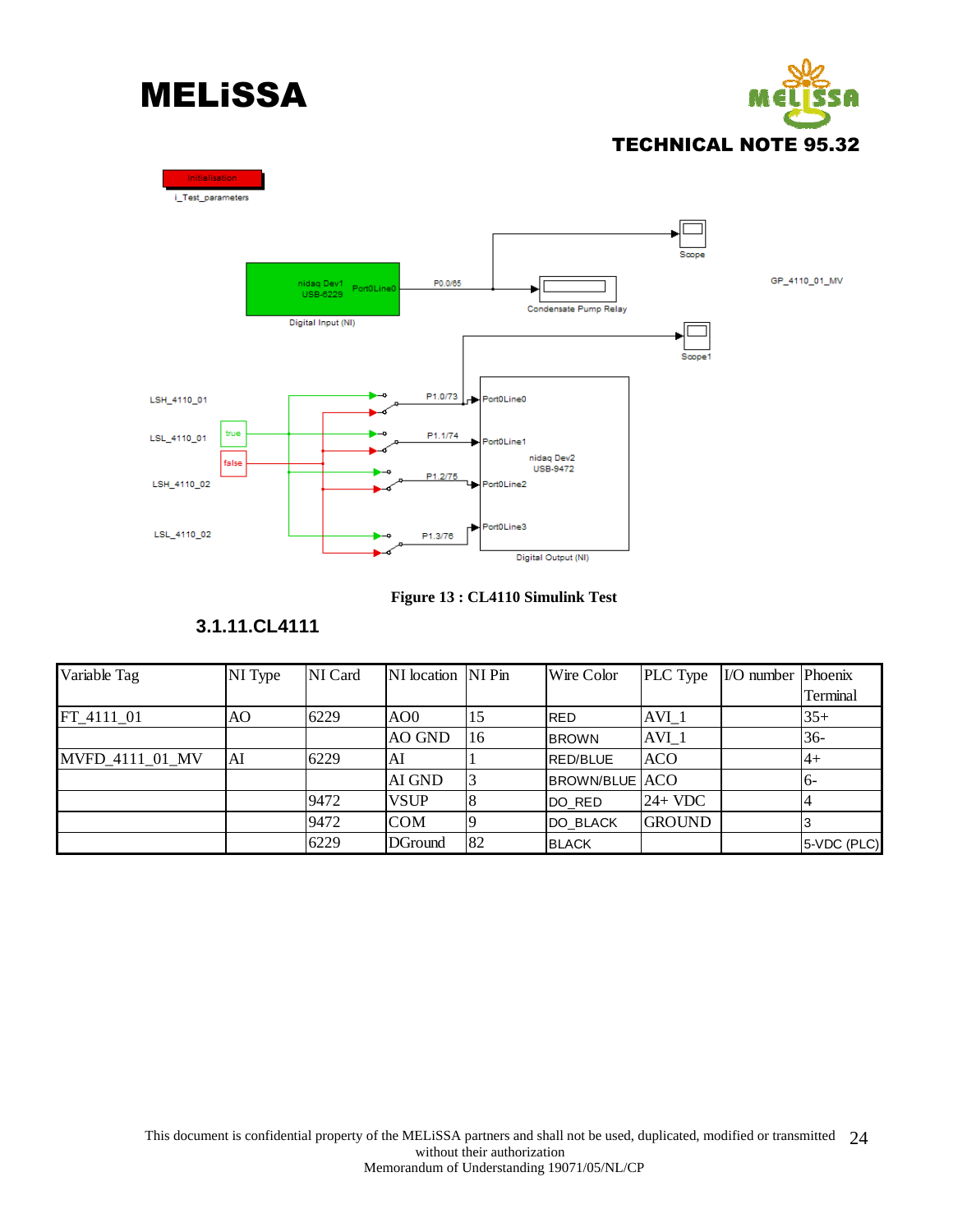





**Figure 14 : CL4111 Simulink Test** 

### **3.1.12.CL4112**

### 3.1.12.1. *CL4112\_1*

| Variable Tag | NI Type | NI Card | NI location NI Pin |    | Wire Color    | PLC Type         | $\overline{LO}$ number Phoenix |          |
|--------------|---------|---------|--------------------|----|---------------|------------------|--------------------------------|----------|
|              |         |         |                    |    |               |                  |                                | Terminal |
| TT_4112_01   | AO      | 6229    | AO0                | 15 | <b>IRED</b>   | $ACI_1$          |                                | $25+$    |
|              |         |         | AO GND             | 16 | <b>BROWN</b>  | $ACI_1$          |                                | $26-$    |
| AT_4112_01   | AO      | 6229    | AO <sub>2</sub>    | 31 | <b>GREEN</b>  | ACI <sub>2</sub> |                                | $31+$    |
|              |         |         | AO GND             | 32 | <b>PURPLE</b> | ACI <sub>2</sub> |                                | 32       |
| TT 4112 02   | AO      | 6229    | AO3                | 47 | <b>WHITE</b>  | $ACI_1$          |                                | $31+$    |
|              |         |         | AO GND             | 48 | <b>GREY</b>   | ACI 1            |                                | $32 -$   |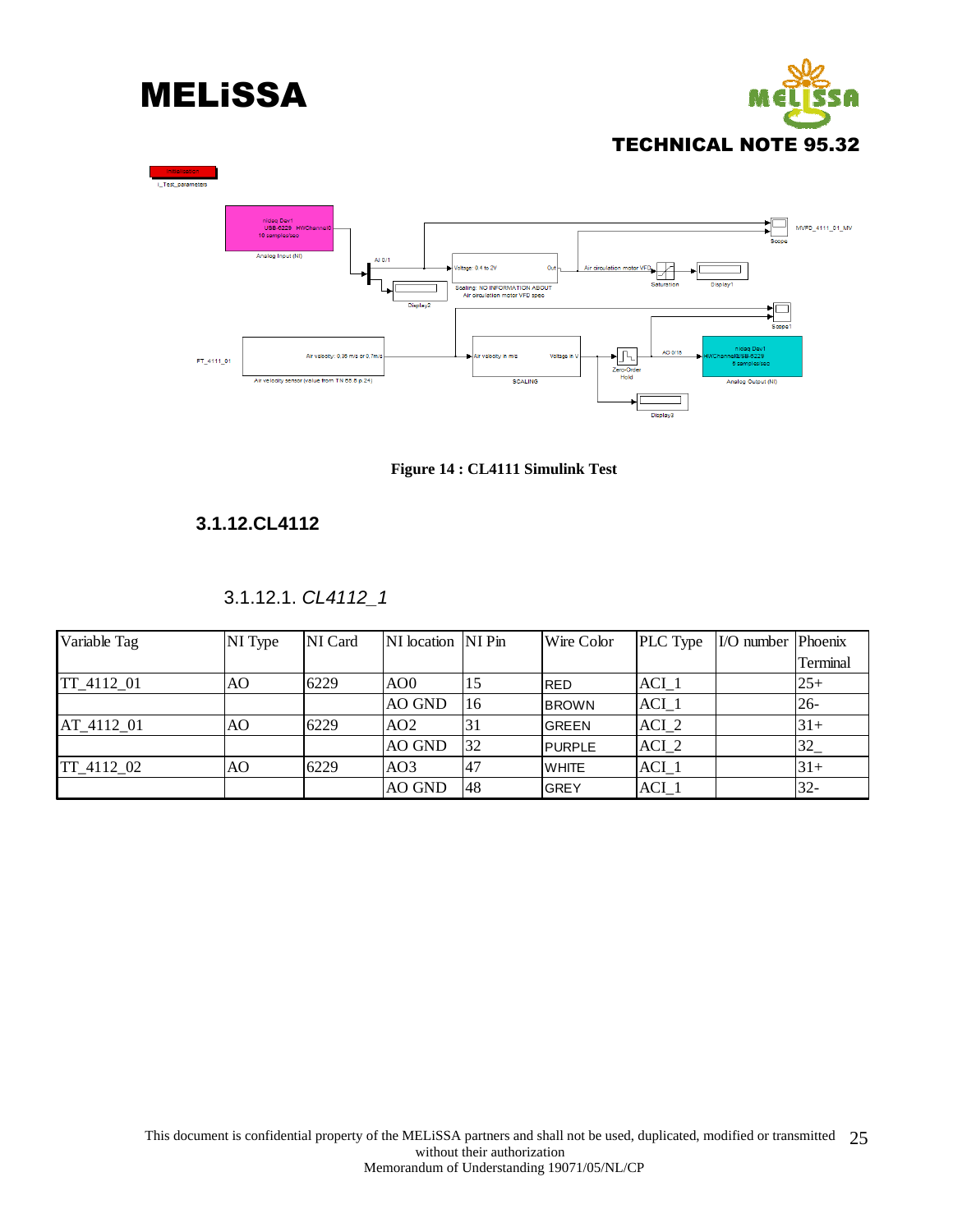







3.1.12.2. *CL4112\_2* 

| Variable Tag | NI Type | NI Card | NI location NI Pin |     | Wire Color    | PLC Type         | $\vert$ I/O number $\vert$ Phoenix |          |
|--------------|---------|---------|--------------------|-----|---------------|------------------|------------------------------------|----------|
|              |         |         |                    |     |               |                  |                                    | Terminal |
| AT 4112 02   | AO      | 6229    | AO0                | 31  | <b>GREEN</b>  | ACI <sub>2</sub> |                                    | $35+$    |
|              |         |         | <b>AO GND</b>      | 32  | <b>PURPLE</b> | $ACI_2$          |                                    | $36-$    |
| TT 4112 03   | AO      | 6229    | AO <sub>2</sub>    | ,47 | <b>WHITE</b>  | $ACI_1$          |                                    | $35+$    |
|              |         |         | AO GND             | 48  | <b>GREY</b>   | $ACI_1$          |                                    | $36 -$   |
| AT 4112 03   | AO      | 6229    | AO3                | 15  | <b>RED</b>    | $ACI_3$          |                                    | $1+$     |
|              |         |         | <b>AO GND</b>      | 16  | <b>BROWN</b>  | ACI 3            |                                    |          |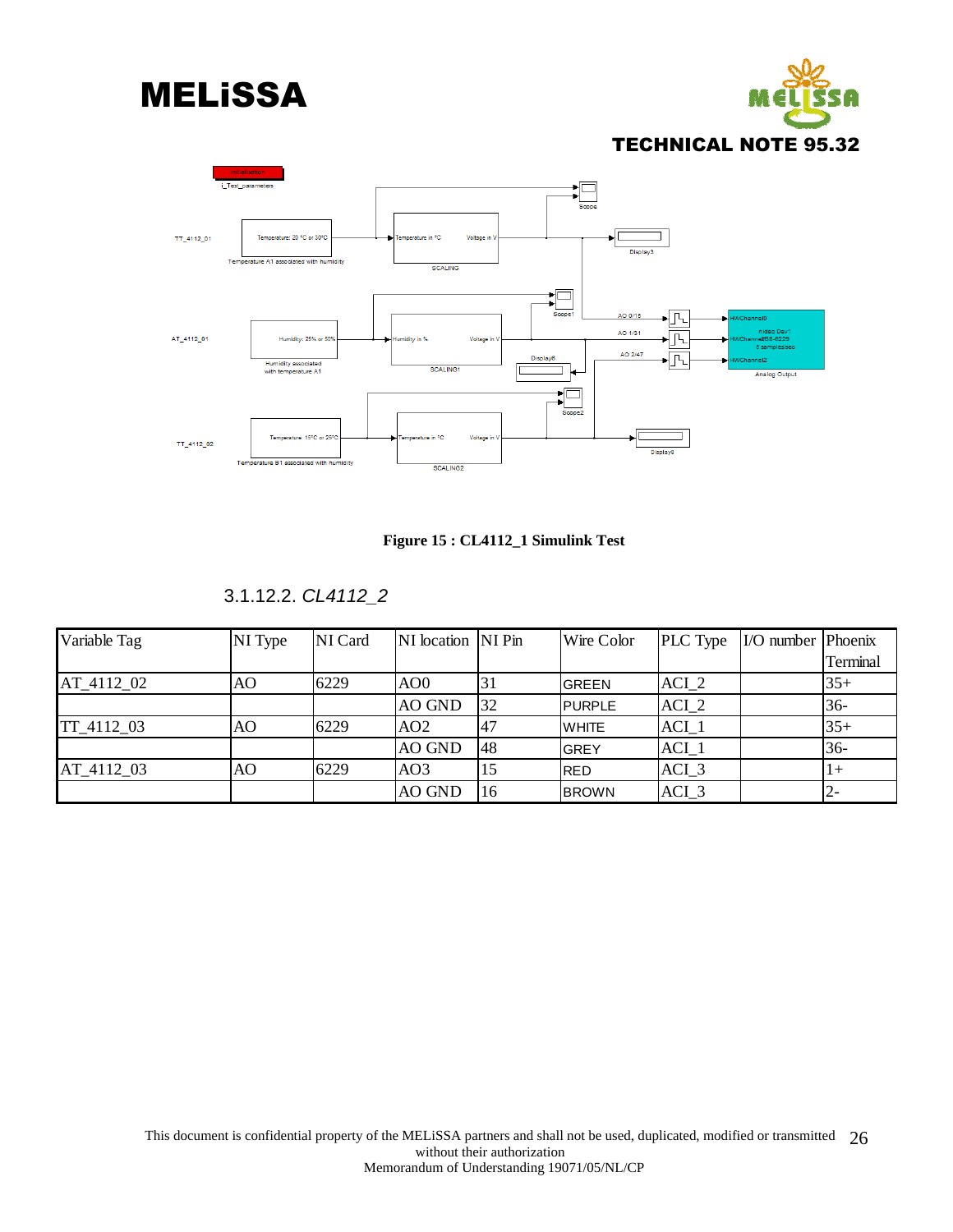





**Figure 16 : CL4112\_2 Simulink Test** 

| Variable Tag      | NI Type | NI Card | INI location INI Pin |     | Wire Color    | PLC Type         | $I/O number IPhoenix$ |          |
|-------------------|---------|---------|----------------------|-----|---------------|------------------|-----------------------|----------|
|                   |         |         |                      |     |               |                  |                       | Terminal |
| TT 4112 04        | AO      | 6229    | AO0                  | 15  | <b>RED</b>    | $AVI_2$          |                       | $1+$     |
|                   |         |         | <b>AO GND</b>        | 16  | <b>BROWN</b>  | $AVI_2$          |                       | $2 -$    |
| <b>TT</b> 4112 05 | AO      | 6229    | AO2                  | 31  | <b>GREEN</b>  | AVI <sub>2</sub> |                       | $5+$     |
|                   |         |         | <b>AO GND</b>        | 132 | <b>PURPLE</b> | AVI <sub>2</sub> |                       | 16-      |
| TT 4112 06        | AO.     | 6229    | AO3                  | 47  | <b>WHITE</b>  | AVI <sub>2</sub> |                       | $1 +$    |
|                   |         |         | <b>AO GND</b>        | 48  | <b>GREY</b>   | AVI <sub>2</sub> |                       | 12-      |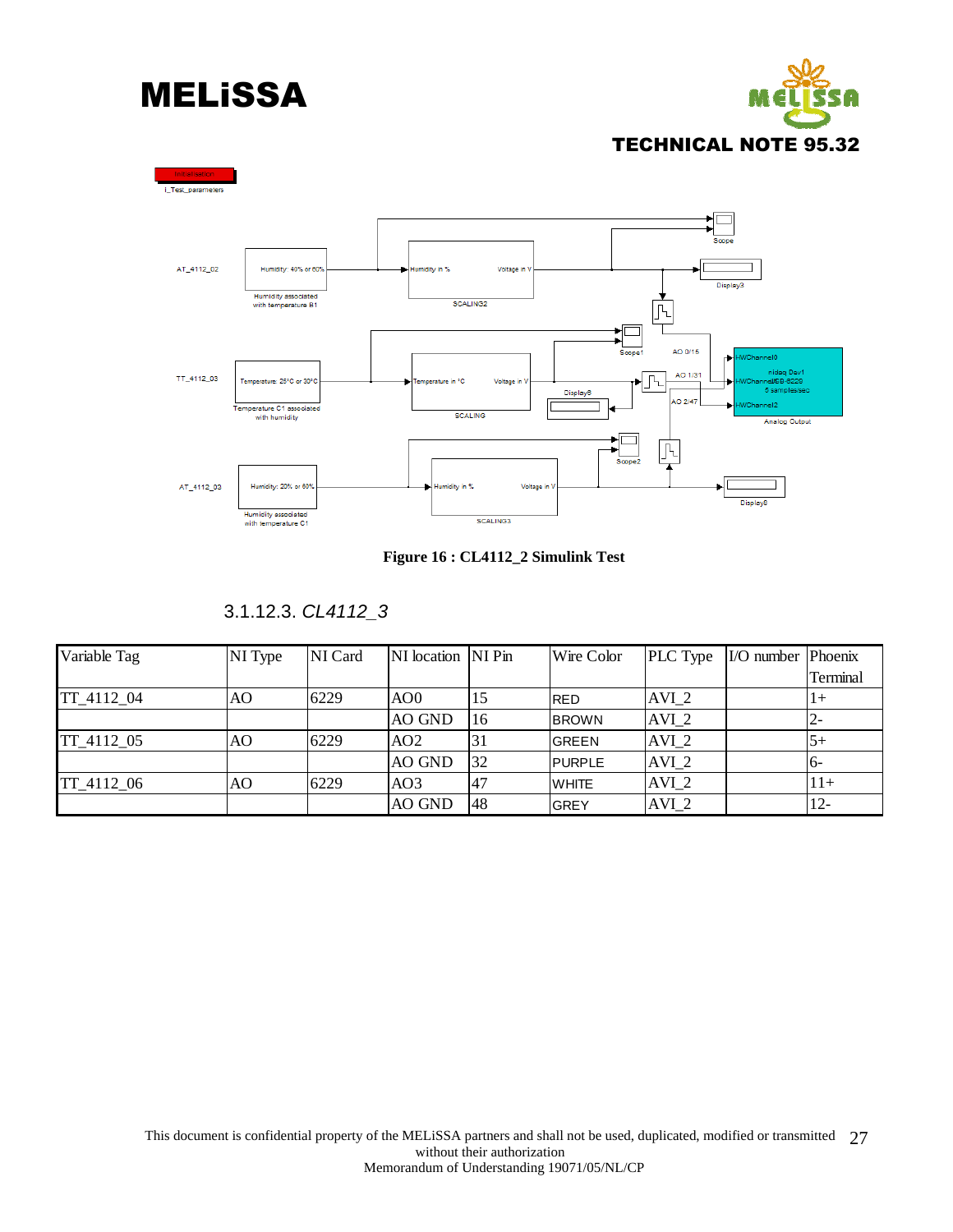





**Figure 17 : CL4112\_3 Simulink Test** 

3.1.12.4. *CL4112\_4* 

| Variable Tag | NI Type | NI Card | NI location NI Pin |     | Wire Color    | PLC Type         | $IO number  Phoenix$ |          |
|--------------|---------|---------|--------------------|-----|---------------|------------------|----------------------|----------|
|              |         |         |                    |     |               |                  |                      | Terminal |
| TT_4112_07   | AO      | 6229    | AO0                | 15  | <b>RED</b>    | $AVI_2$          |                      | $15+$    |
|              |         |         | <b>AO GND</b>      | 16  | <b>BROWN</b>  | $AVI_2$          |                      | $16-$    |
| TT 4112 08   | AO      | 6229    | AO2                | 131 | <b>GREEN</b>  | $AVI_2$          |                      | $21+$    |
|              |         |         | <b>AO GND</b>      | 32  | <b>PURPLE</b> | $AVI_2$          |                      | $22 -$   |
| TT 4112 09   | AO      | 6229    | AO3                | 147 | <b>WHITE</b>  | $AVI_2$          |                      | $25+$    |
|              |         |         | <b>AO GND</b>      | 148 | <b>GREY</b>   | AVI <sub>2</sub> |                      | $126 -$  |



**Figure 18 : CL4112\_4 Simulink Test** 

This document is confidential property of the MELiSSA partners and shall not be used, duplicated, modified or transmitted 28 without their authorization Memorandum of Understanding 19071/05/NL/CP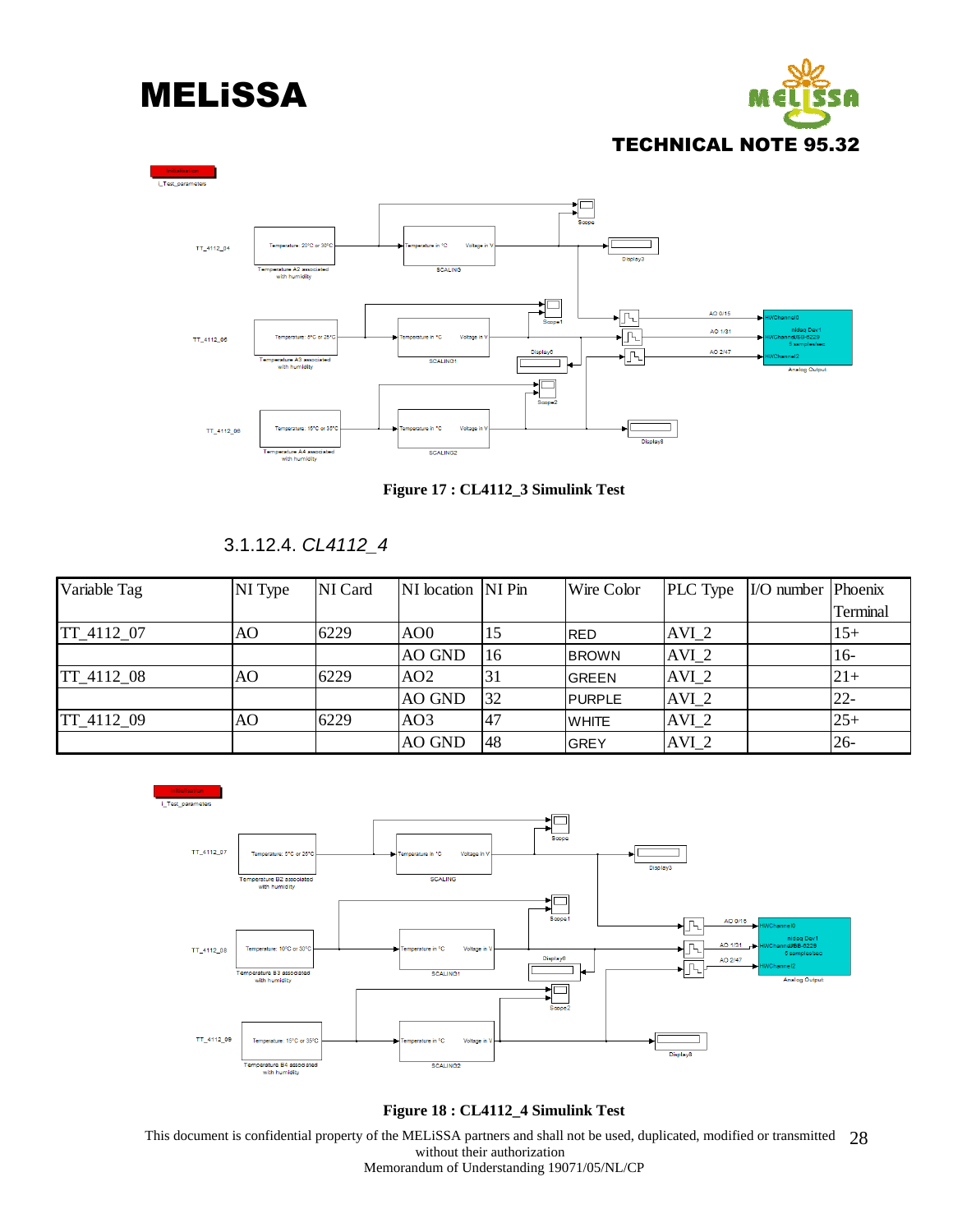



### 3.1.12.5. *CL4112\_5*

| Variable Tag      | NI Type | NI Card | NI location NI Pin |           | Wire Color     | <b>PLC</b> Type  | $I/O number IPhoenix$ |          |
|-------------------|---------|---------|--------------------|-----------|----------------|------------------|-----------------------|----------|
|                   |         |         |                    |           |                |                  |                       | Terminal |
| <b>TT</b> 4112 10 | AΟ      | 6229    | AO <sub>0</sub>    | 15        | <b>IRED</b>    | AVI <sub>2</sub> |                       | $31+$    |
|                   |         |         | AO GND             | 16        | <b>IBROWN</b>  | AVI <sub>2</sub> |                       | $32 -$   |
| <b>TT</b> 4112 11 | AO      | 6229    | AO2                | 131       | IGREEN         | AVI <sub>2</sub> |                       | $35+$    |
|                   |         |         | AO GND             | <b>32</b> | <b>IPURPLE</b> | AVI <sub>2</sub> |                       | $36-$    |
| <b>TT</b> 4112 12 | AO.     | 6229    | AO3                | 47        | <b>IWHITE</b>  | AVI 3            |                       | $1+$     |
|                   |         |         | AO GND             | 148       | IGREY          | AVI 3            |                       | 2-       |



#### **Figure 19 : CL4112\_5 Simulink Test**

### 3.1.12.6. *CL4112\_6*

| Variable Tag | NI Type | NI Card | NI location NI Pin |     | Wire Color    | <b>PLC</b> Type  | $\vert$ I/O number $\vert$ Phoenix |          |
|--------------|---------|---------|--------------------|-----|---------------|------------------|------------------------------------|----------|
|              |         |         |                    |     |               |                  |                                    | Terminal |
| TT 4112 13   | AO      | 6229    | AO <sub>0</sub>    | 15  | <b>RED</b>    | ACI 2            |                                    | l 1 +    |
|              |         |         | AO GND             | 16  | <b>BROWN</b>  | ACI <sub>2</sub> |                                    | 12-      |
| TT 4112 14   | AO      | 6229    | AO2                | 31  | <b>GREEN</b>  | ACI <sub>2</sub> |                                    | 15+      |
|              |         |         | AO GND             | 32  | <b>PURPLE</b> | ACI <sub>2</sub> |                                    | -16      |
| TT 4112 15   | AO      | 6229    | AO <sub>3</sub>    | 47  | <b>WHITE</b>  | ACI <sub>2</sub> |                                    | 11+      |
|              |         |         | AO GND             | 148 | <b>GREY</b>   | $ACI_2$          |                                    | 112-     |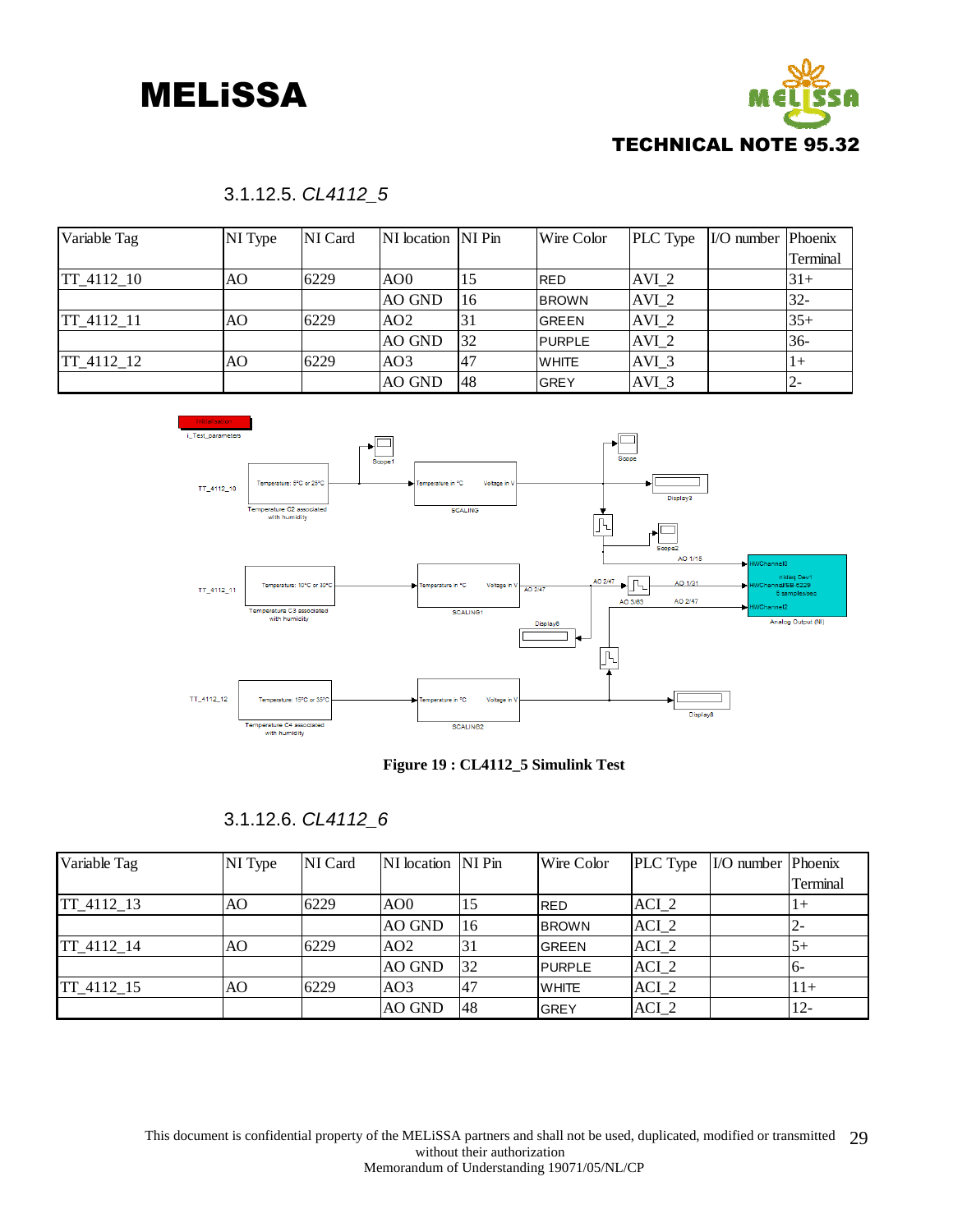



**Figure 20 : CL4112\_6 Simulink Test** 

3.1.12.7. *CL4112\_7* 

| Variable Tag | NI Type | NI Card | NI location NI Pin |     | Wire Color    | PLC Type         | $I/O number IPhoenix$ |          |
|--------------|---------|---------|--------------------|-----|---------------|------------------|-----------------------|----------|
|              |         |         |                    |     |               |                  |                       | Terminal |
| $TT_4112_16$ | AO      | 6229    | AO0                | 15  | <b>IRED</b>   | ACI 2            |                       | $15+$    |
|              |         |         | AO GND             | 16  | <b>BROWN</b>  | $ACI_2$          |                       | $16-$    |
| TT 4112 17   | AO      | 6229    | AO2                | 31  | lGREEN        | ACI <sub>2</sub> |                       | $21+$    |
|              |         |         | AO GND             | 32  | <b>PURPLE</b> | $ACI_2$          |                       | $22 -$   |
| TT 4112 18   | AO      | 6229    | AO3                | 147 | <b>IWHITE</b> | ACI <sub>2</sub> |                       | $25+$    |
|              |         |         | AO GND             | 48  | <b>GREY</b>   | $ACI_2$          |                       | $26 -$   |



**Figure 21 : CL4112\_7 Simulink Test** 

This document is confidential property of the MELISSA partners and shall not be used, duplicated, modified or transmitted 30 without their authorization Memorandum of Understanding 19071/05/NL/CP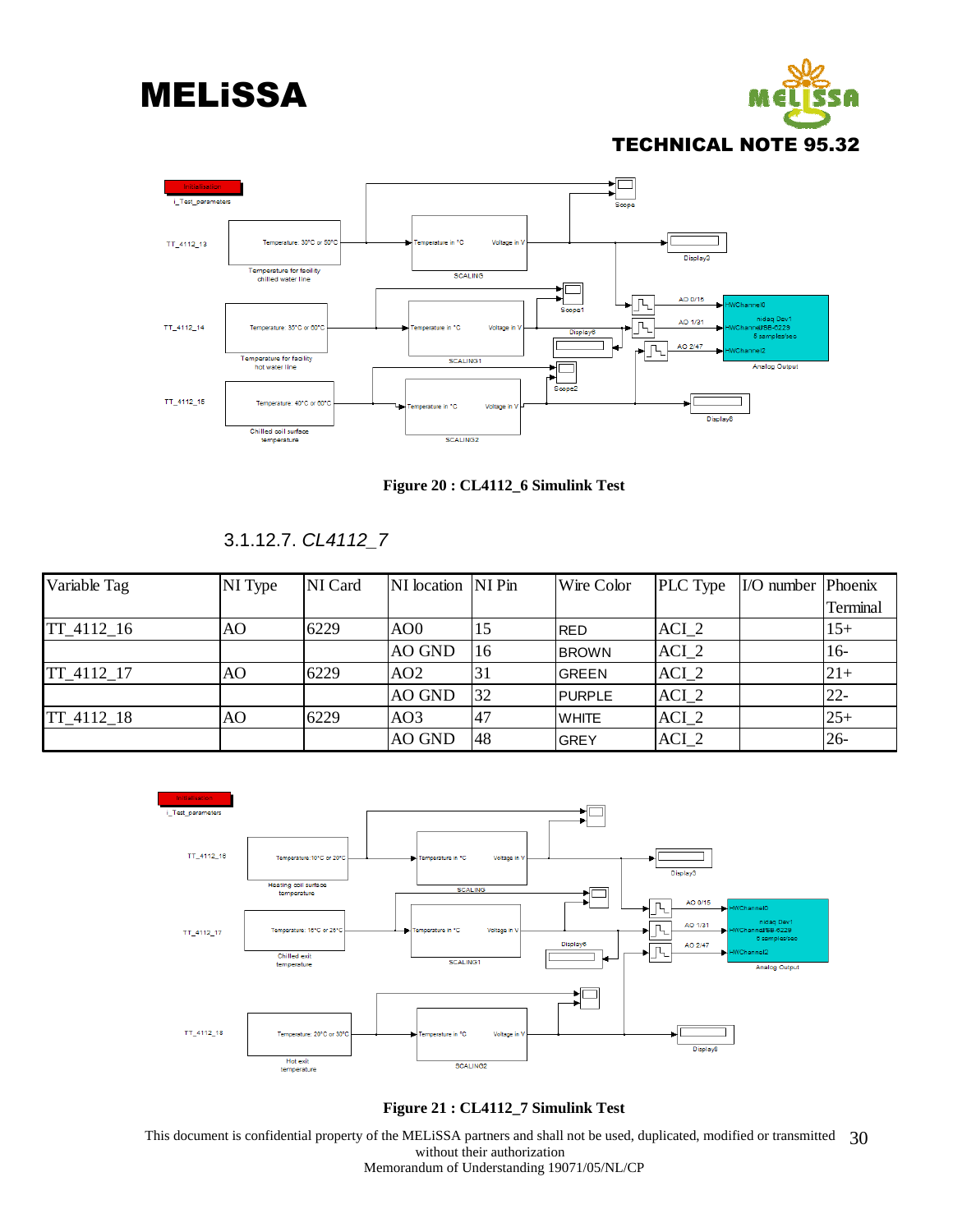

### 3.1.12.8. *CL4112\_8*

| Variable Tag    | NI Type | NI Card | NI location NI Pin |   | Wire Color | PLC Type   | I/O number Phoenix |             |
|-----------------|---------|---------|--------------------|---|------------|------------|--------------------|-------------|
|                 |         |         |                    |   |            |            |                    | Terminal    |
| S3CV_4112_01_MV | AO      | 6229    | AI0                |   |            | <b>ACO</b> |                    | 8+. Monitor |
|                 |         |         |                    |   |            |            |                    |             |
|                 |         |         | AI GND             |   |            | <b>ACO</b> |                    |             |
| S3CV 4112 02 MV | AO      | 6229    | AI1                |   |            | <b>ACO</b> |                    | $14+$       |
|                 |         |         |                    |   |            |            |                    | Monitor 11  |
|                 |         |         | AI GND             | 6 |            | <b>ACO</b> |                    |             |



**Figure 22 : CL4112\_8 Simulink Test** 

#### **3.1.13.CL4113**

| Variable Tag  | NI Type | NI Card | NI location NI Pin |    | Wire Color        | PLC Type      | I/O number Phoenix |             |
|---------------|---------|---------|--------------------|----|-------------------|---------------|--------------------|-------------|
|               |         |         |                    |    |                   |               |                    | Terminal    |
| FC_4113_01    | AO      | 6229    | AO <sub>0</sub>    | 15 | <b>RED</b>        | $ACI_3$       |                    | $5+$        |
|               |         |         | AO GND             | 16 | <b>BROWN</b>      | $ACI_3$       |                    | $6-$        |
| AT 4113 01    | AO      | 6229    | AO2                | 31 | <b>GREEN</b>      | ACI 3         |                    | $11+$       |
|               |         |         | <b>AO GND</b>      | 32 | <b>PURPLE</b>     | ACI 3         |                    | $12 -$      |
| AT_4113_02    | AO      | 6229    | AO <sub>3</sub>    | 47 | <b>WHITE</b>      | ACI 3         |                    | $15+$       |
|               |         |         | AO GND             | 48 | <b>GREY</b>       | $ACI_3$       |                    | $16-$       |
| SV_4108_01_MV | DI      | 6229    | P <sub>0.0</sub>   | 65 | <b>BLUE</b>       | DO            | 20                 | 204         |
| FC 4113 01 SP | AI      | 6229    | AI                 |    | <b>RED/BLUE</b>   | <b>ACO</b>    |                    | $18+$       |
|               |         |         | AI GND             | 3  | <b>BROWN/BLUE</b> | <b>ACO</b>    |                    | $6-$        |
|               |         | 9472    | <b>VSUP</b>        | 8  | DO_RED            | $24+VDC$      |                    | 4           |
|               |         | 9472    | <b>COM</b>         |    | <b>DO BLACK</b>   | <b>GROUND</b> |                    | 3           |
|               |         | 6229    | <b>DGround</b>     | 82 | <b>BLACK</b>      |               |                    | 5-VDC (PLC) |

This document is confidential property of the MELISSA partners and shall not be used, duplicated, modified or transmitted 31 without their authorization Memorandum of Understanding 19071/05/NL/CP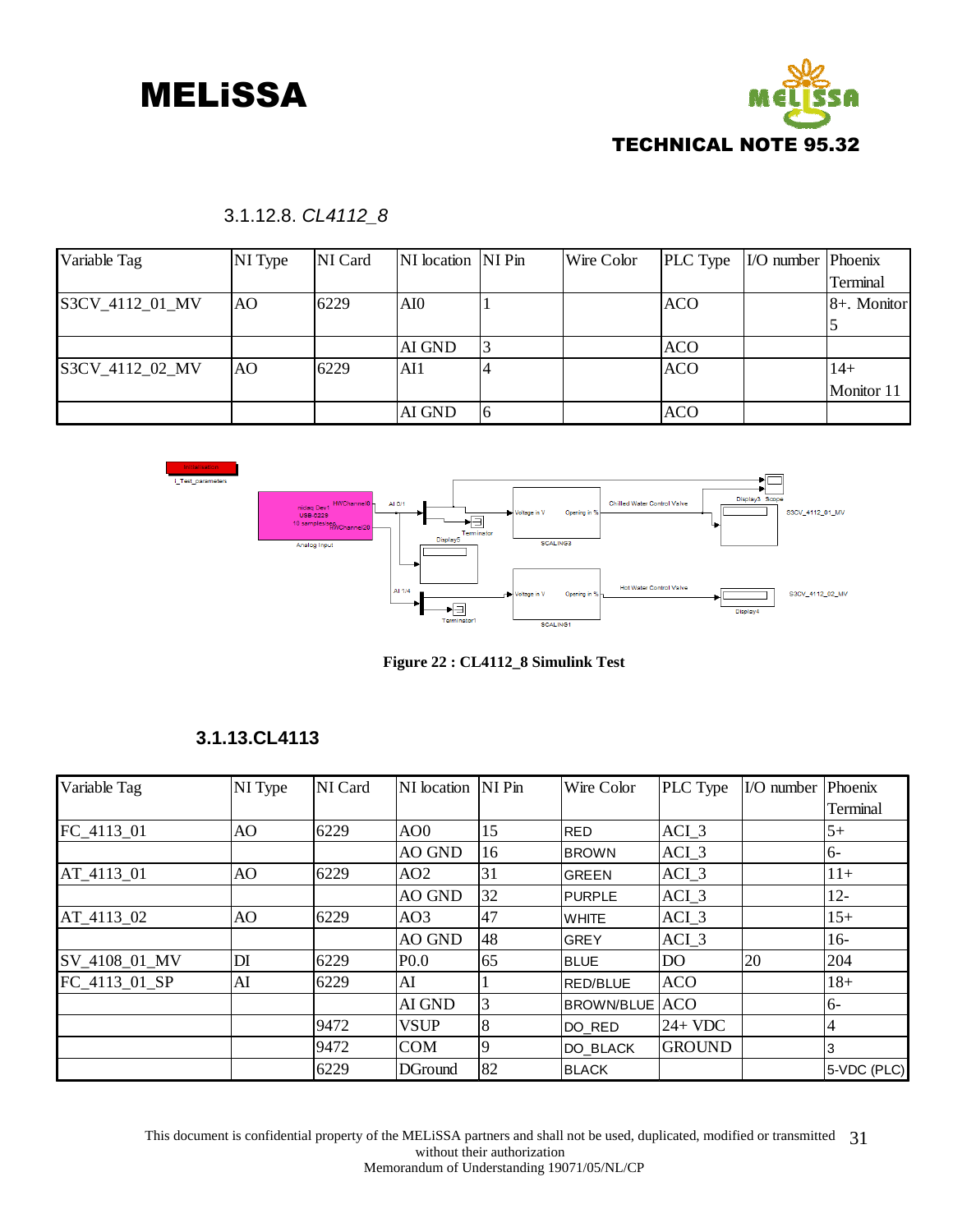





**Figure 23 : CL4113 Simulink Test** 

| 3.1.14.CL4114 and CL4115 |  |
|--------------------------|--|
|--------------------------|--|

| Variable Tag | NI Type | NI Card | NI location NI Pin |    | Wire Color    | PLC Type      | $IO number  Phoenix$ |             |
|--------------|---------|---------|--------------------|----|---------------|---------------|----------------------|-------------|
|              |         |         |                    |    |               |               |                      | Terminal    |
| PT_4114_01   | AO      | 6229    | AO <sub>0</sub>    | 15 | <b>IRED</b>   | $AVI_3$       |                      | $5+$        |
|              |         |         | AO GND             | 16 | <b>BROWN</b>  | AVI 3         |                      | -16         |
| TT_4115_01   | AO      | 6229    | AO <sub>2</sub>    | 31 | <b>IGREEN</b> | AVI 3         |                      | $11+$       |
|              |         |         | AO GND             | 32 | <b>PURPLE</b> | AVI 3         |                      | $12 -$      |
| PT 4115 01   | AO      | 6229    | AO <sub>3</sub>    | 47 | <b>WHITE</b>  | AVI 3         |                      | $15+$       |
|              |         |         | AO GND             | 48 | <b>GREY</b>   | AVI 3         |                      | $16-$       |
|              |         | 9472    | <b>VSUP</b>        |    | DO RED        | $24+VDC$      |                      |             |
|              |         | 9472    | <b>COM</b>         |    | DO_BLACK      | <b>GROUND</b> |                      | 3           |
|              |         | 6229    | <b>DGround</b>     | 82 | <b>BLACK</b>  |               |                      | 5-VDC (PLC) |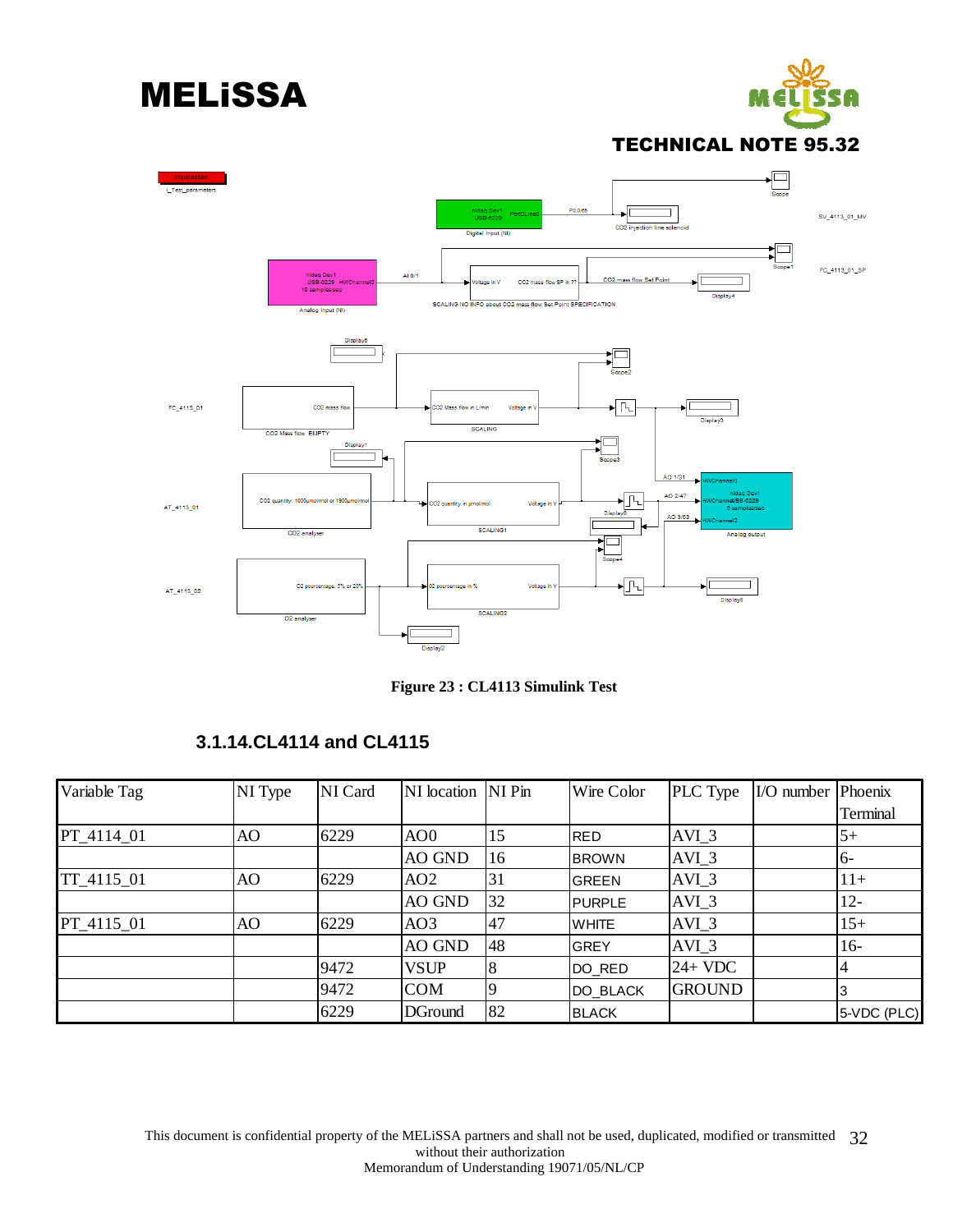





**Figure 24 : CL4114 Simulink Test**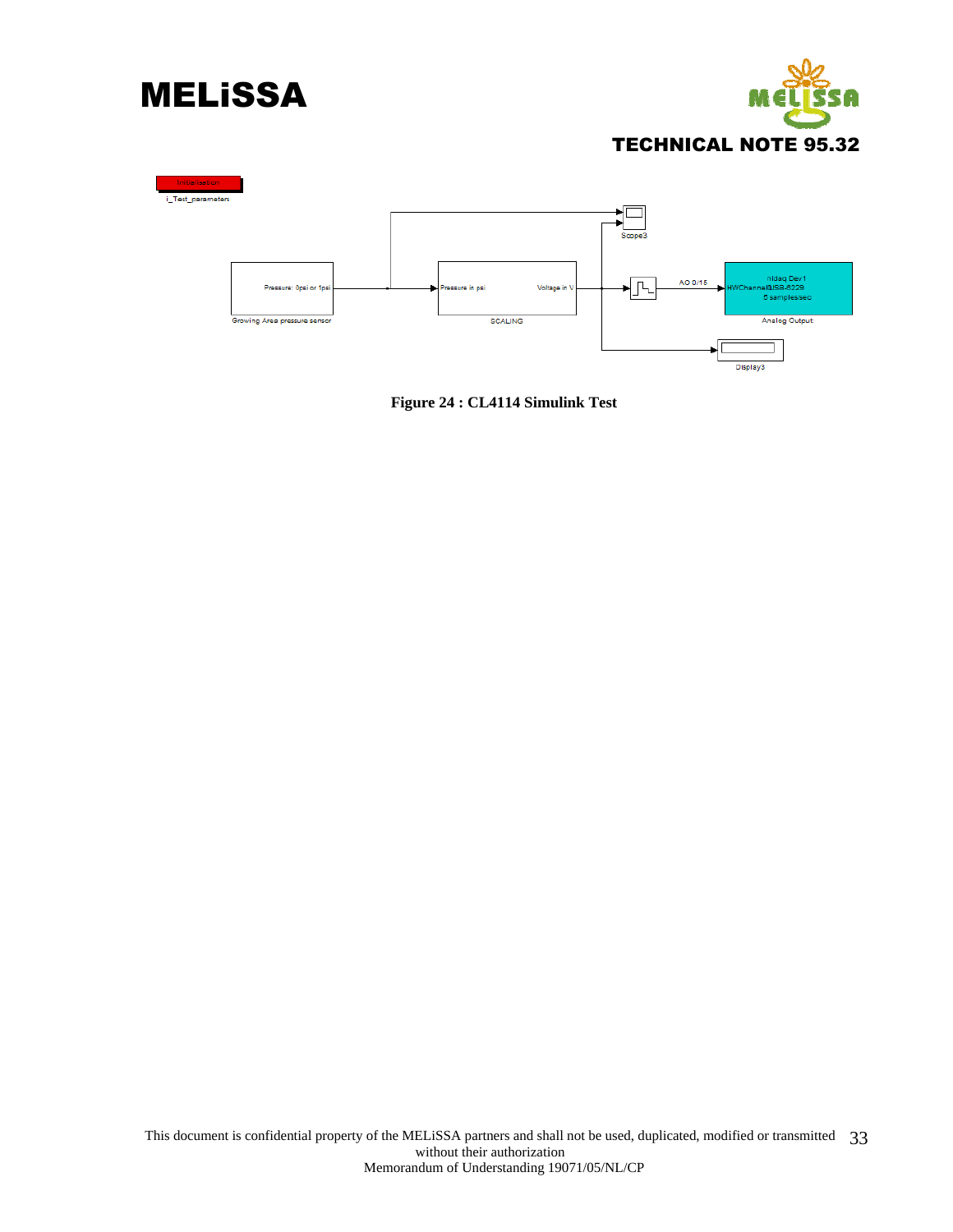

### **3.2. Dynamic Tests**

| Variable Tag  | <b>NI</b> Type | NI Card | NI location NI Pin |                | Wire Color    | PLC Type        | $IO number  Phoenix$ |                 |
|---------------|----------------|---------|--------------------|----------------|---------------|-----------------|----------------------|-----------------|
|               |                |         |                    |                |               |                 |                      | Terminal        |
| AT_4108_01    | AO.            | 6229    | AO0                | 15             | <b>IRED</b>   | $ACI_1$         |                      | $21+$           |
|               |                |         | <b>AO GND</b>      | 16             | <b>BROWN</b>  | $ACI_1$         |                      | $22 -$          |
| SV_4108_01_MV | DI             | 6229    | P <sub>0.0</sub>   | 65             | <b>BLUE</b>   | DO              | 16                   | 164             |
| SV_4108_01_MV | DI             | 6229    | P <sub>0.1</sub>   | 66             | <b>YELLOW</b> | DO              | 17                   | 174             |
| LSL_4108_01   | D <sub>O</sub> | 9472    | DO                 |                | DO_BLUE       | $DI_1$          | 12                   | 26              |
| LSL_4108_02   | <b>DO</b>      | 9472    | DO <sub>1</sub>    |                | DO_YELLOW     | DI <sub>1</sub> | 13                   | 31              |
|               |                | 9472    | <b>VSUP</b>        | $\overline{8}$ | DO_RED        | $24+VDC$        |                      | 4               |
|               |                | 9472    | <b>COM</b>         |                | DO_BLACK      | <b>GROUND</b>   |                      |                 |
|               |                | 6229    | <b>DGround</b>     | 82             | <b>IBLACK</b> |                 |                      | $ 5$ -VDC (PLC) |

| Variable Tag                                                                                         | NI Type        | NI Card                                      | NI location NI Pin                      |    | Wire Color    | PLC Type         | I/O number | Phoenix     |
|------------------------------------------------------------------------------------------------------|----------------|----------------------------------------------|-----------------------------------------|----|---------------|------------------|------------|-------------|
|                                                                                                      |                |                                              |                                         |    |               |                  |            | Terminal    |
| TT_4112_01                                                                                           | AO             | 6229                                         | AOO                                     | 15 | <b>RED</b>    | $ACI_1$          |            | $25+$       |
|                                                                                                      |                |                                              | AO GND                                  | 16 | <b>BROWN</b>  | $ACI_1$          |            | $26 -$      |
| AT_4112_01                                                                                           | AO             | 6229                                         | AO2                                     | 31 | <b>GREEN</b>  | $ACI_2$          |            | $31+$       |
|                                                                                                      |                |                                              | <b>AO GND</b>                           | 32 | <b>PURPLE</b> | ACI <sub>2</sub> |            | 32          |
| TT_4112_15                                                                                           | AO             | 6229                                         | AO3                                     | 47 | <b>WHITE</b>  | $ACI_2$          |            | $11+$       |
|                                                                                                      |                |                                              | <b>AO GND</b>                           | 48 | <b>GREY</b>   | ACI 2            |            | $12 -$      |
|                                                                                                      |                |                                              |                                         |    |               |                  |            |             |
| Variable Tag                                                                                         | NI Type        | NI Card                                      | NI location NI Pin                      |    | Wire Color    | PLC Type         | I/O number | Phoenix     |
|                                                                                                      |                |                                              |                                         |    |               |                  |            | Terminal    |
| S3CV_4112_01_MV                                                                                      | AO             | 6229                                         | AI20                                    | 49 |               | <b>ACO</b>       |            | 8+. Monitor |
|                                                                                                      |                |                                              |                                         |    | White/Red     |                  |            | 5           |
|                                                                                                      |                |                                              | AI GND                                  | 51 | Grey/Red      | <b>ACO</b>       |            |             |
| S3CV_4112_02_MV                                                                                      | AO             | 6229                                         | AI0                                     |    |               | <b>ACO</b>       |            | $14+$       |
|                                                                                                      |                |                                              |                                         |    | Red/Blue      |                  |            | Monitor 11  |
|                                                                                                      |                |                                              | AI GND                                  | 3  | Brown/Blue    | <b>ACO</b>       |            |             |
| TT_4112_13                                                                                           |                | Temp. Chilled water: fixed to 8.3 in Concept |                                         |    |               |                  |            |             |
| TT_4112_14                                                                                           |                |                                              | Temp. Hot water: fixed to 49 in Concept |    |               |                  |            |             |
| TT 4112 02                                                                                           | $= TT 4112 01$ |                                              |                                         |    |               |                  |            |             |
| TT 4112 03                                                                                           | $= TT 4112 01$ |                                              |                                         |    |               |                  |            |             |
| AT_4112_02                                                                                           | $= AT_4112_01$ |                                              |                                         |    |               |                  |            |             |
| AT_4112_03                                                                                           | $= AT_4112_01$ |                                              |                                         |    |               |                  |            |             |
|                                                                                                      |                |                                              |                                         |    |               |                  |            |             |
| NOK for the tests due to the data acquisition which is not done between the computer and the PLC.    |                |                                              |                                         |    |               |                  |            |             |
| Synchroneous or Asynchroneous is possible when there is no PhiSim simulation. No possible otherwise. |                |                                              |                                         |    |               |                  |            |             |